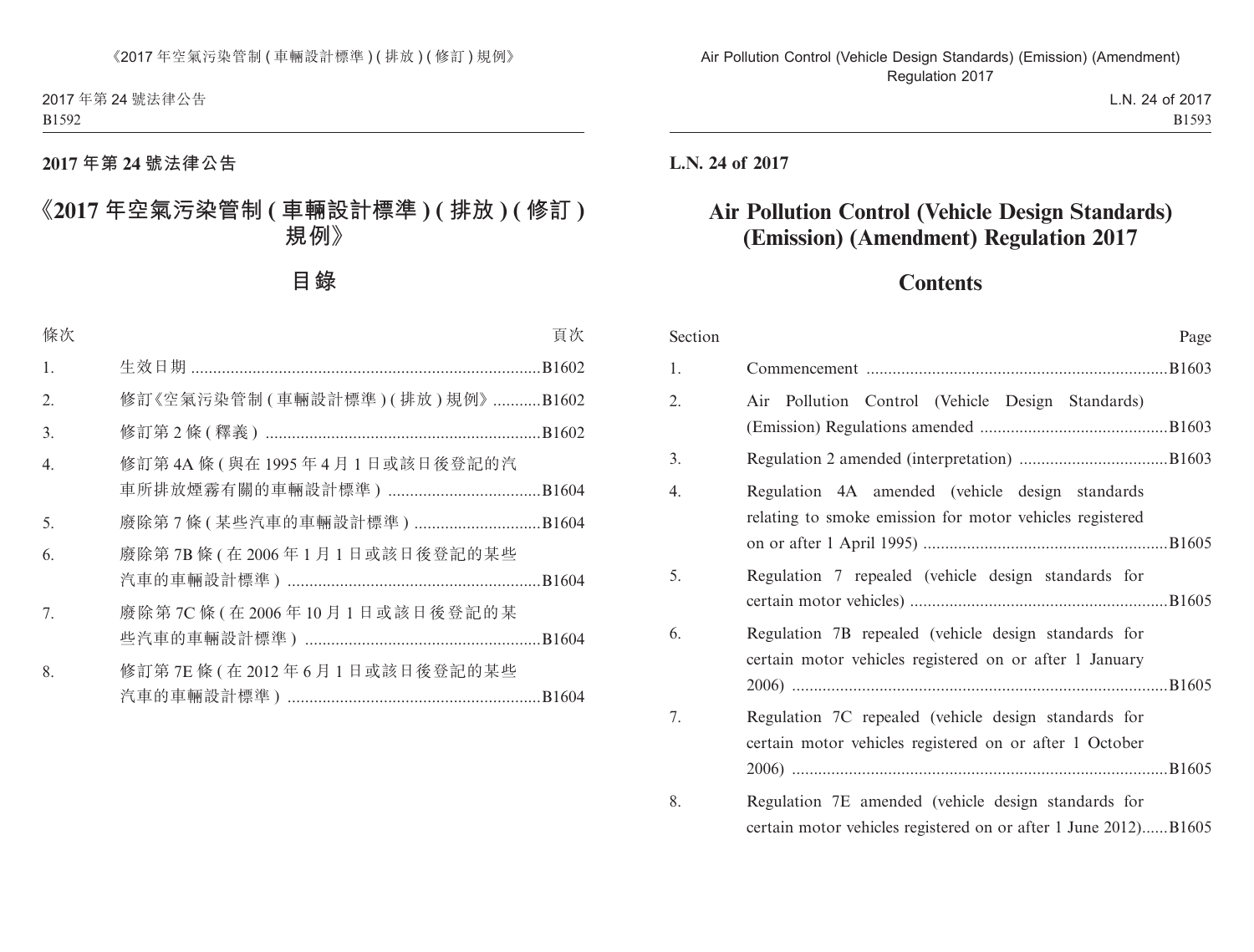2017 年第 24 號法律公告 B1594

| 條次  |     |                                                            | 頁次 |
|-----|-----|------------------------------------------------------------|----|
| 9.  |     |                                                            |    |
|     | 7F. | 在2017年7月1日或該日後登記的私家車                                       |    |
|     | 7G. | 在2018年1月1日或該日後登記的貨車及                                       |    |
|     | 7H. | 在2018年1月1日或該日後登記的巴士的                                       |    |
| 10. |     |                                                            |    |
| 11. |     | 修訂第9條(第7、7B、7C、7D、7E及14條不適用的                               |    |
|     |     |                                                            |    |
| 12. |     |                                                            |    |
| 13. |     | 修訂第14條(某些汽車須裝有車載自我診斷系統) B1640                              |    |
| 14. |     | 廢除附表 2 (在1992年1月1日至1998年9月30日期<br>內(首尾兩日亦包括在內)登記的某些汽車的車輛設計 |    |
| 15. |     | 廢除附表 2A(在1992年1月1日至1998年3月31日<br>期內(首尾兩日亦包括在內)登記並裝有壓燃式引擎的  |    |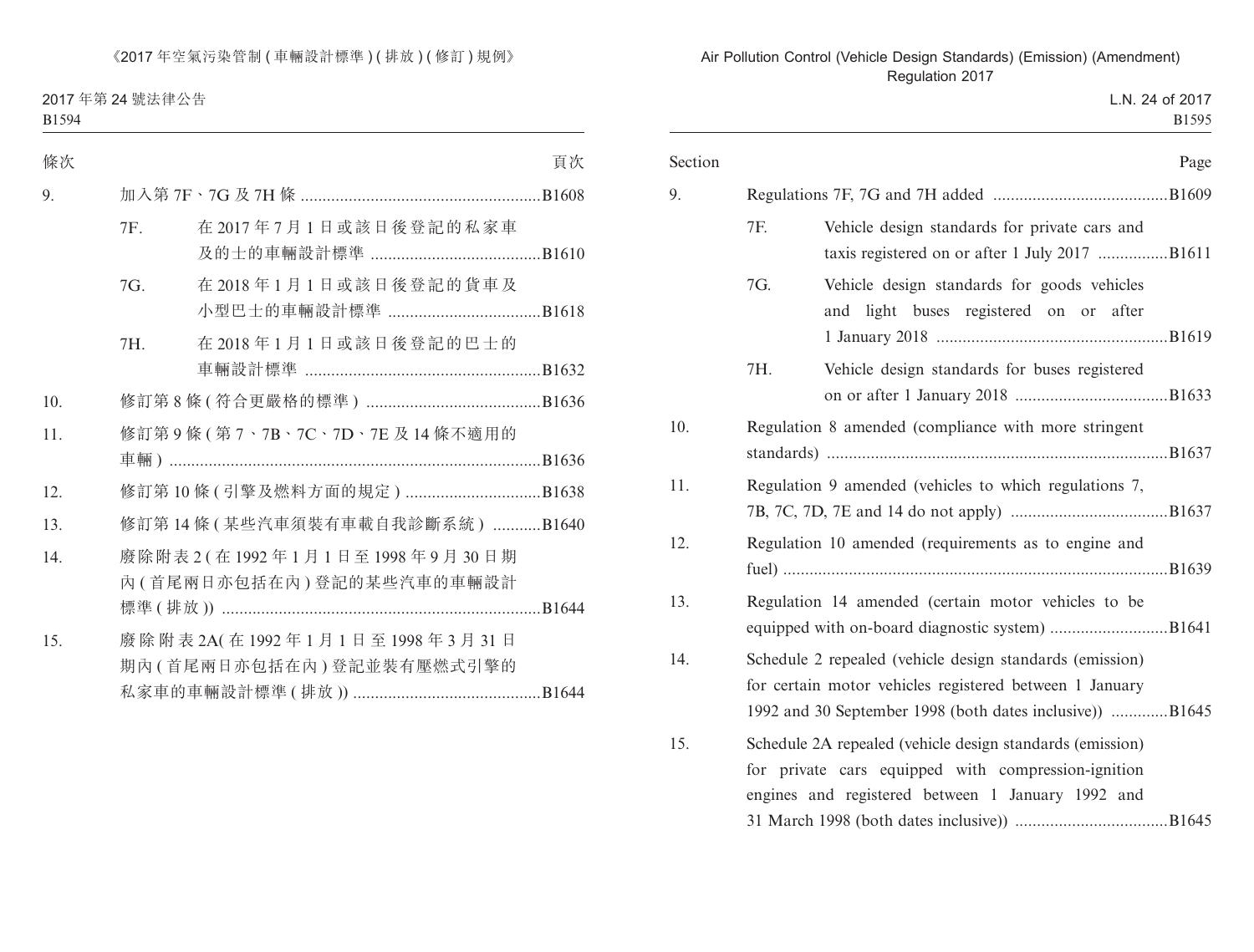2017 年第 24 號法律公告  $B1596$ 

| ۰, |  |
|----|--|
|    |  |

| 條次  |                                                                                                                         | 頁次 |
|-----|-------------------------------------------------------------------------------------------------------------------------|----|
| 16. | 廢除附表 3 (在 1995年4月1日至1998年9月30日期<br>內(首尾兩日亦包括在內)登記的某些汽車的車輛設計                                                             |    |
| 17. | 廢除附表 4 (在 1998年4月1日或該日後登記並裝有壓<br>燃式引擎的私家車的車輛設計標準 (排放)) B1644                                                            |    |
| 18. | 廢除附表 5 (在 1998年10月1日至1999年6月30日<br>期內(首尾兩日亦包括在內)登記的某些汽車的車輛設                                                             |    |
| 19. | 廢除附表 6 (在1998年10月1日至2001年9月30日<br>期內(首尾兩日亦包括在內)登記的某些汽車及在<br>2001年10月1日至2003年7月31日期內(首尾兩日<br>亦包括在內)登記的某些小型巴士的車輛設計標準(排    |    |
| 20. | 廢除附表 6A(在 2001年10月1日或該日後登記的某些<br>汽車及在2003年8月1日或該日後登記的某些小型巴                                                              |    |
| 21. | 廢除附表 7 (在 1999年7月1日至 2000年12月31日<br>期內(首尾兩日亦包括在內)登記的某些汽車·在<br>1999年7月1日至2001年7月31日期內(首尾兩日亦<br>包括在內)登記並裝有壓燃式引擎的的士及在1999年 |    |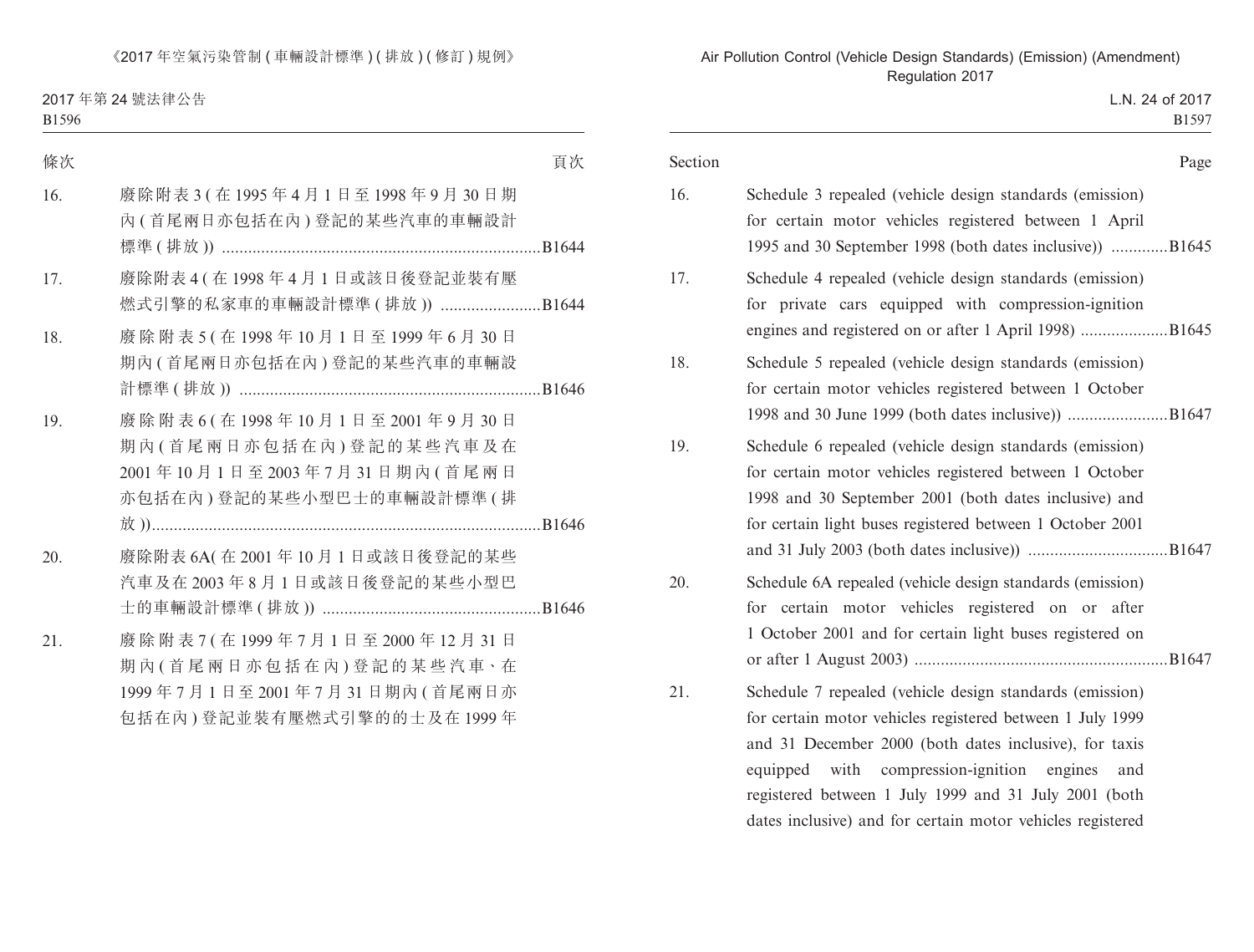2017 年第 24 號法律公告

|--|--|

| 條次  |                                                                                       | 頁次 |
|-----|---------------------------------------------------------------------------------------|----|
|     | 7月1日至2001年9月30日期內(首尾兩日亦包括在內)<br>登記的某些汽車的車輛設計標準 (排放)) B1646                            |    |
| 22. | 廢除附表 8 (在 1999年10月1日或該日後登記的電單                                                         |    |
| 23. | 廢除附表9(在1999年10月1日或該日後登記的機動                                                            |    |
| 24. | 廢除附表10(在2001年1月1日至2001年12月31日<br>期內(首尾兩日亦包括在內)登記的某些汽車的車輛設                             |    |
| 25. | 廢除附表 10A(在 2001年8月1日或該日後登記的某些                                                         |    |
| 26. | 廢除附表 10B(在 2002年1月1日或該日後登記的某些                                                         |    |
| 27. | 廢除附表 10C(在 2003年8月1日或該日後登記的某些                                                         |    |
| 28. | 廢除附表11 (在2001年1月1日至2012年5月31日<br>期內(首尾兩日亦包括在內)登記的裝有強制點火式引<br>擎而無須安裝車載自我診斷系統的汽車) B1650 |    |
| 29. | 廢除附表 12 (在 2006年1月1日或該日後登記的某些                                                         |    |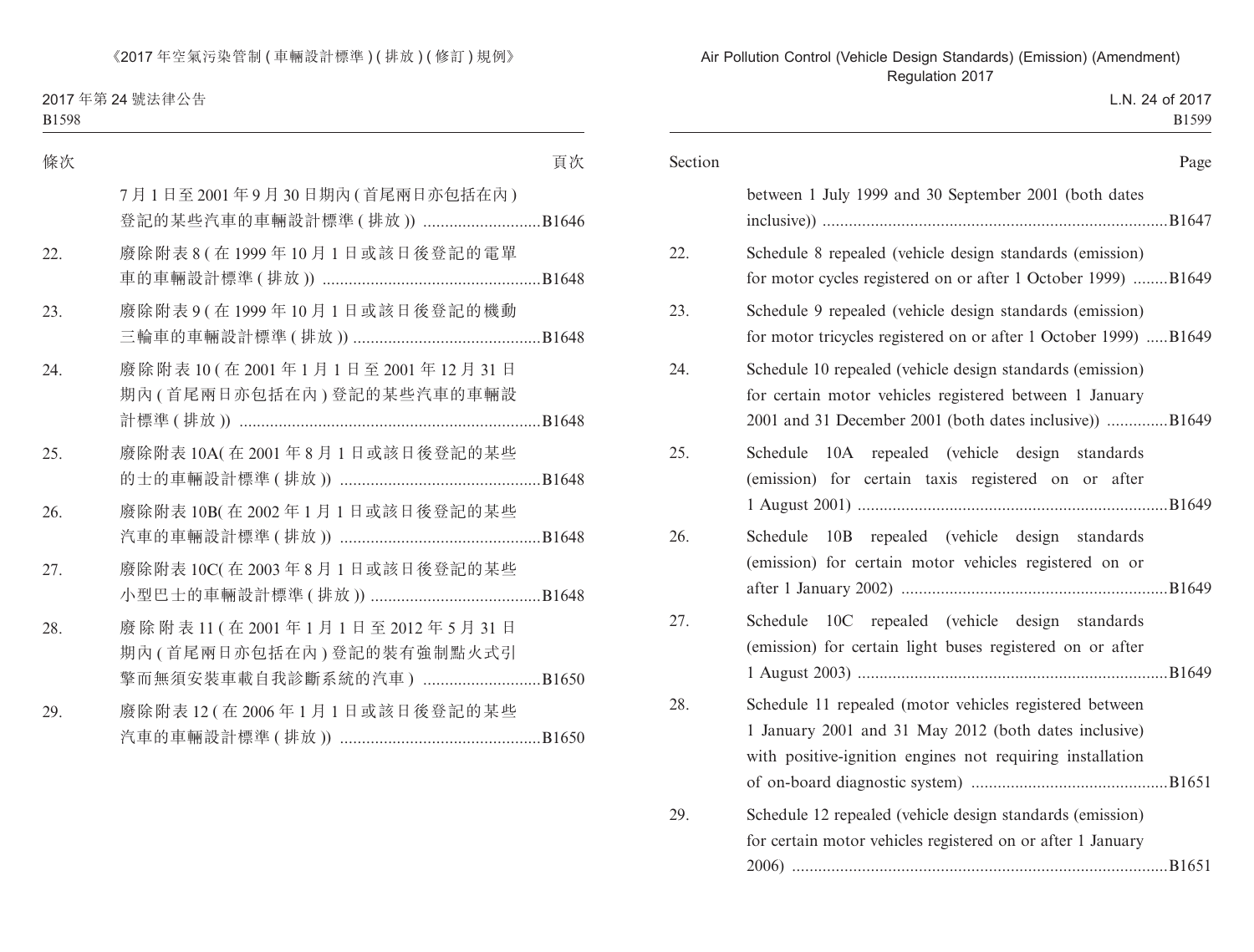2017 年第 24 號法律公告 B1600

| 條次  |       |                                                           | 頁次 |
|-----|-------|-----------------------------------------------------------|----|
| 30. |       | 廢除附表13(在2006年10月1日至2012年5月31日<br>期內(首尾兩日亦包括在內)登記的某些汽車的車輛設 |    |
| 31. |       | 修訂附表 16 (在 2012年6月1日或該日後登記的某些                             |    |
| 32. |       |                                                           |    |
|     | 附表 17 | 在 2017年7月1日或該日後登記的某<br>些汽車的車輛設計標準 (排放) B1656              |    |
|     | 附表 18 | 在2017年7月1日或該日後登記的某<br>些汽車的車輛設計標準 (粒子排放物) B1670            |    |
|     | 附表 19 | 在型號審批中所作的便攜式排放量度                                          |    |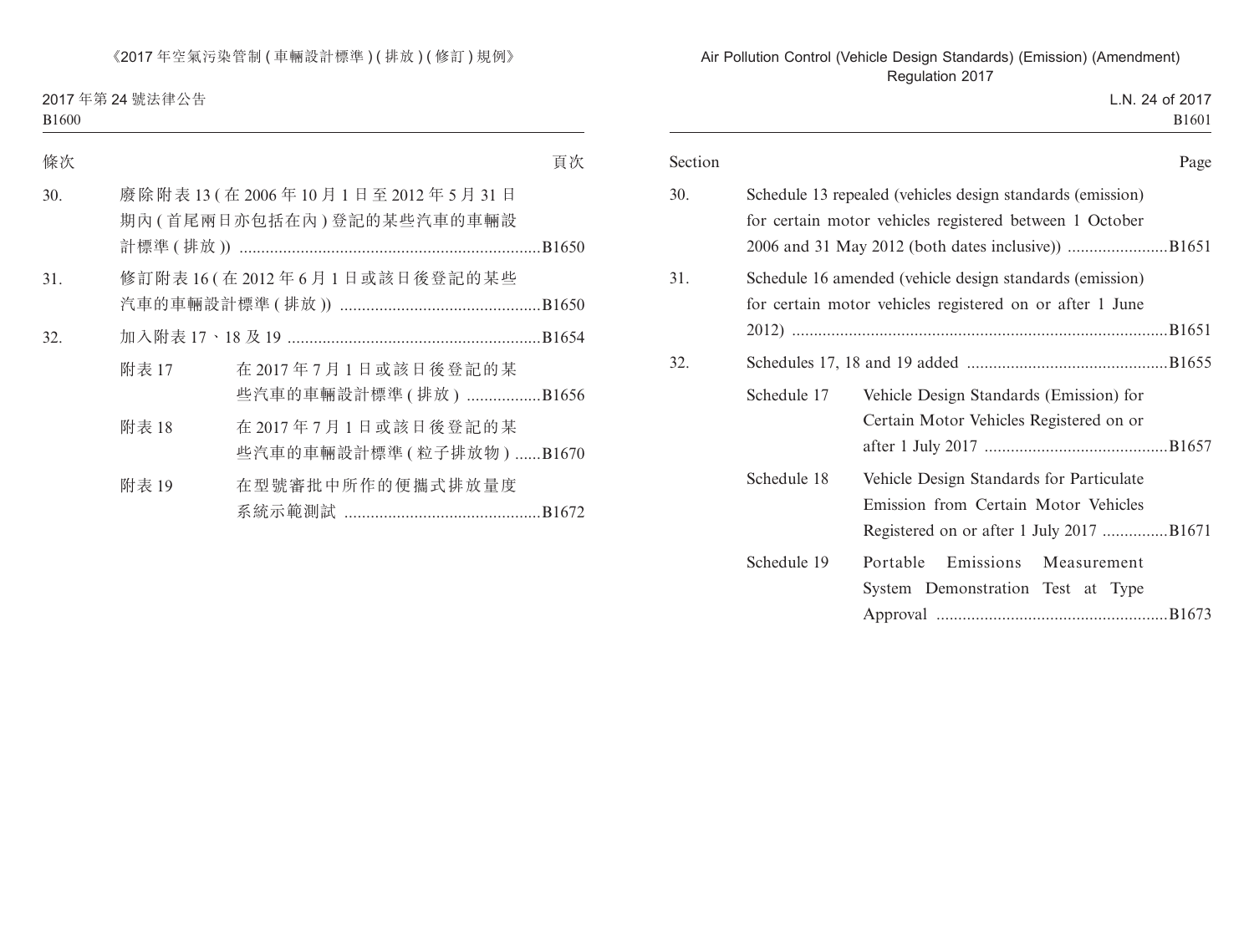第1條

# **《2017 年空氣污染管制 ( 車輛設計標準 ) ( 排放 ) ( 修訂 ) 規例》**

( 由環境局局長經諮詢環境諮詢委員會後根據《空氣污染管制條例》 ( 第 311 章 ) 第 43 條訂立 )

#### **1. 生效日期**

本規例自 2017 年 7 月 1 日起實施。

#### **2. 修訂《空氣污染管制 ( 車輛設計標準 ) ( 排放 ) 規例》**

《空氣污染管制 ( 車輛設計標準 ) ( 排放 ) 規例》( 第 311 章, 附 屬法例 J) 現予修訂,修訂方式列於第 3 至 32 條。

#### **3. 修訂第 2 條 ( 釋義 )**

- (1) 第 2 條——
	- (a) **直接噴射式引擎**的定義;
	- (b) **蒸發排放物**的定義——

**廢除該等定義。**

(2) 第 2 條——

#### **按筆劃數目順序加入**

- "**直噴型** (direct-injection type) 就引擎而言,其涵義如下: 凡在某類別的引擎中,燃料是直接注入活塞頂部上 方的燃燒室的,該引擎類別即屬直噴型;
- **非直噴型** (indirect-injection type) 就引擎而言,其涵義如 下:凡在某類別的引擎中,燃料不是直接注入活塞 頂部上方的燃燒室的,該引擎類別即屬非直噴型;"。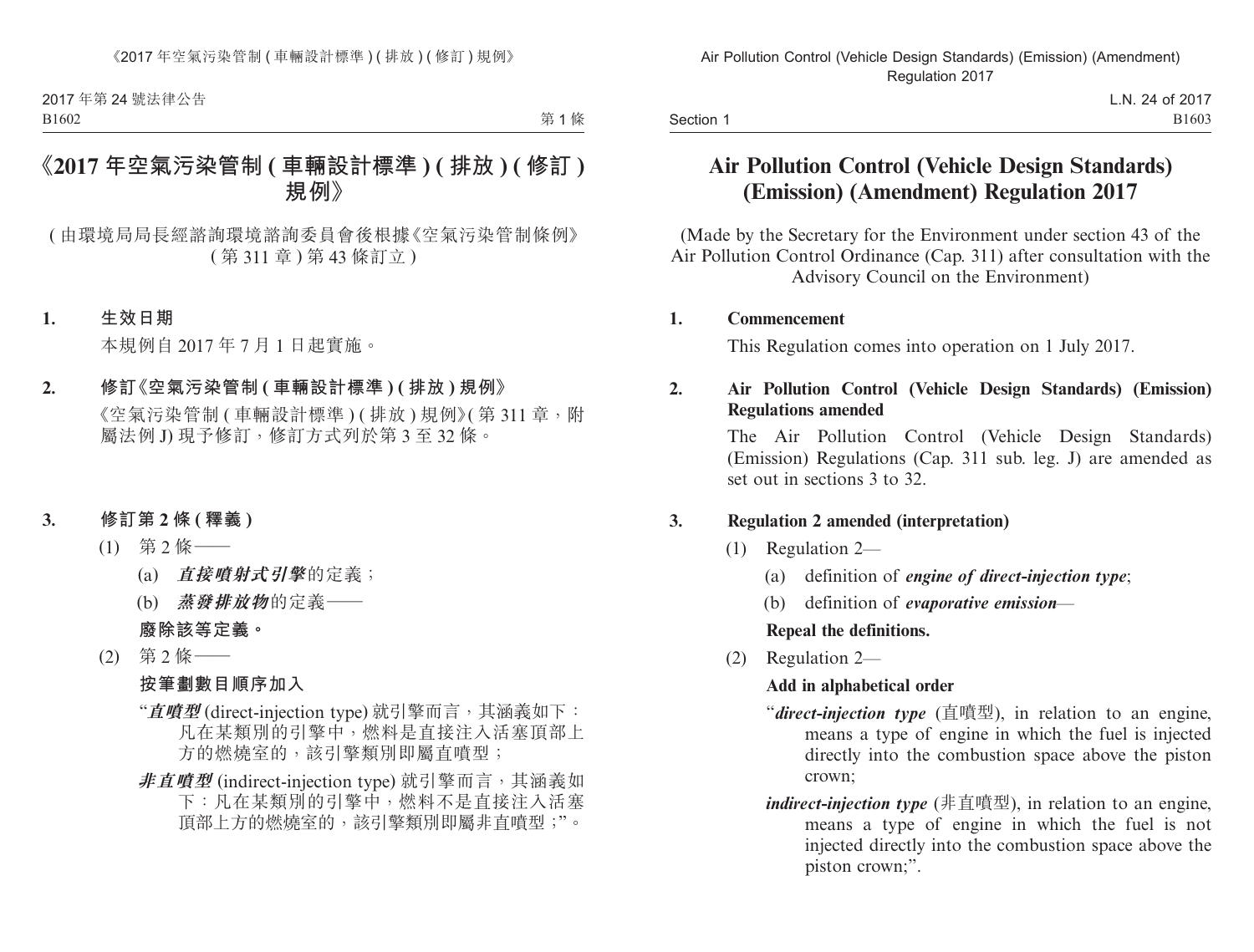第4條

## **4. 修訂第 4A 條 ( 與在 1995 年 4 月 1 日或該日後登記的汽車所 排放煙霧有關的車輛設計標準 )**

在第 4A(3) 條之後——

**加入**

- "(4) 本條不適用於第 7G(17) 及 (18) 和 7H(6) 及 (7) 條所 指明的車輛。"。
- **5. 廢除第 7 條 ( 某些汽車的車輛設計標準 )**

第 7 條——

**廢除該條。**

**6. 廢除第 7B 條 ( 在 2006 年 1 月 1 日或該日後登記的某些汽車 的車輛設計標準 )**

第 7B 條——

**廢除該條。**

**7. 廢除第 7C 條 ( 在 2006 年 10 月 1 日或該日後登記的某些汽車 的車輛設計標準 )**

第 7C 條——

**廢除該條。**

- **8. 修訂第 7E 條 ( 在 2012 年 6 月 1 日或該日後登記的某些汽車 的車輛設計標準 )**
	- (1) 第 7E 條,標題——

**廢除**

"**或該日後登記的某些汽車**"

**代以**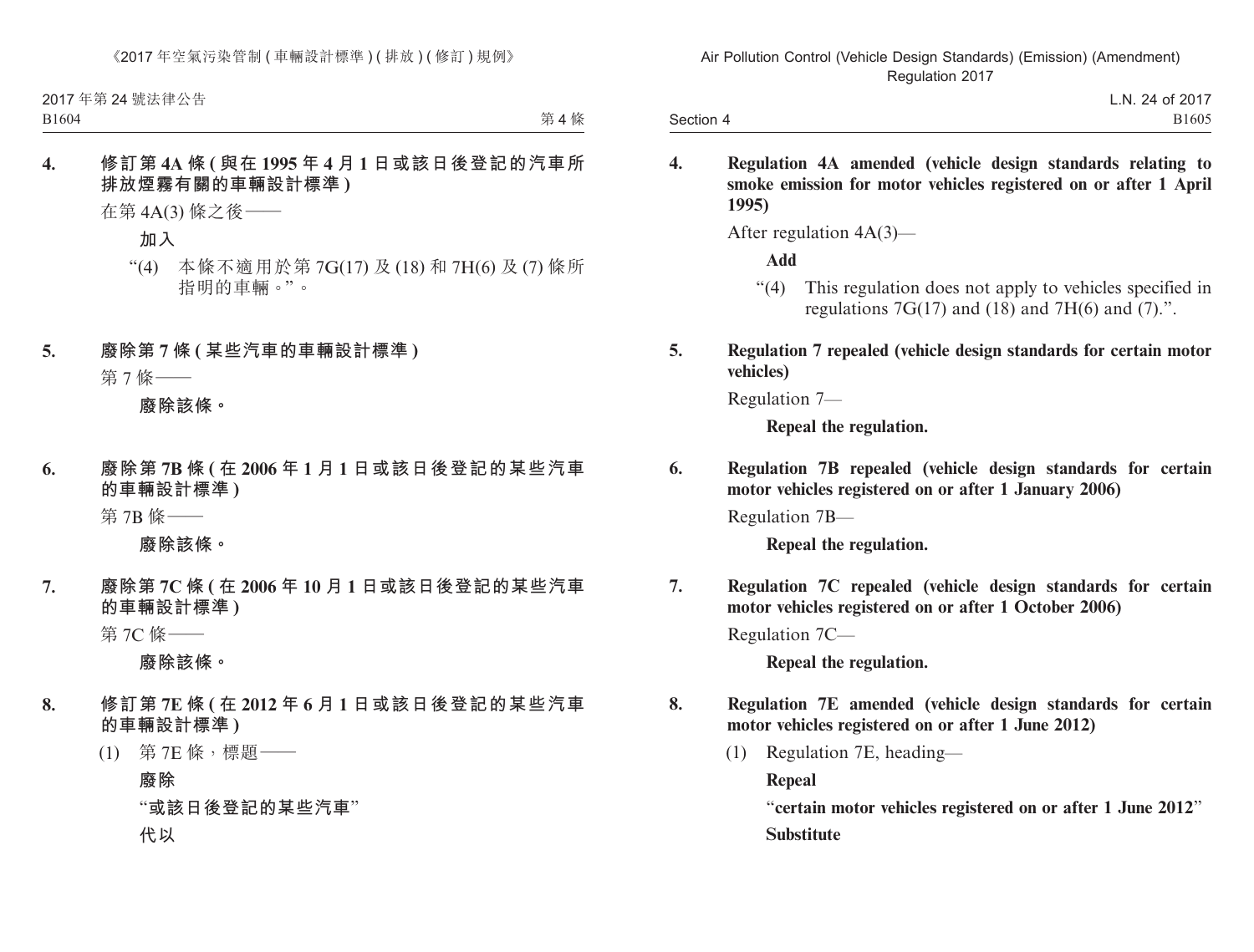B1606

第 $R$ 條

"**至 2017 年 12 月 31 日期內 ( 首尾兩日包括在內 ) 登記的 貨車、小型巴士及巴士**"。

- (2) 第 7E 條—— **廢除第 (2) 及 (3) 款。**
- (3) 第 7E(4)(d) 條——

## **廢除**

"或該日後"

### **代以**

"至 2017 年 12 月 31 日期內 ( 首尾兩日包括在內 )"。

(4) 第 7E(5)(c) 條——

## **廢除**

"或該日後"

### **代以**

"至 2017 年 12 月 31 日期內 ( 首尾兩日包括在內 )"。

- (5) 第 7E 條—— **廢除第 (6) 款。**
- (6) 第 7E(7)(c) 條——

## **廢除**

"或該日後"

## **代以**

"至 2017 年 12 月 31 日期內 ( 首尾兩日包括在內 )"。 (7) 第 7E(8)(d) 條——

### **廢除**

"或該日後"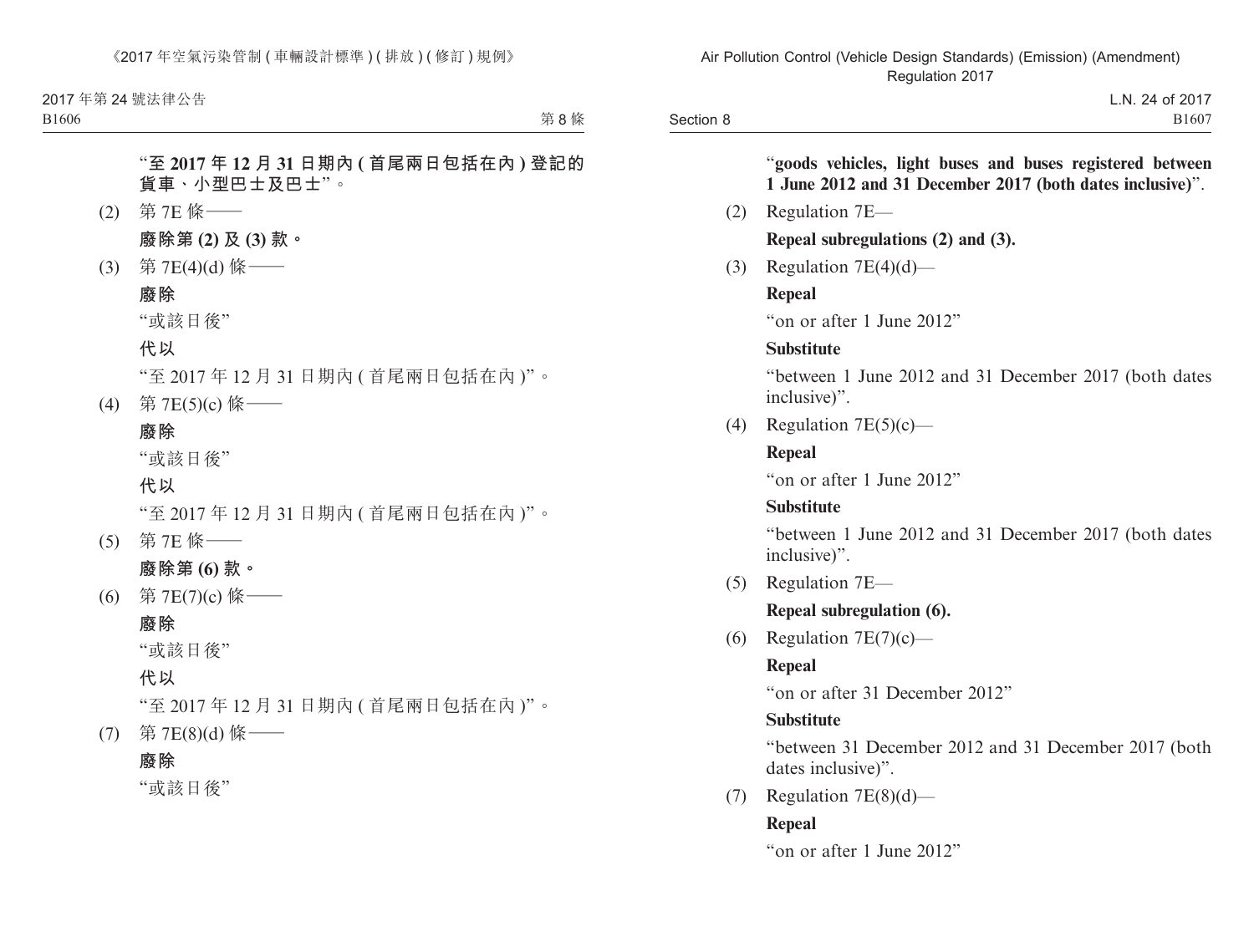2017 年第 24 號法律公告 B1608

第9條

## **代以**

"至 2017 年 12 月 31 日期內 ( 首尾兩日包括在內 )"。

(8) 第 7E(9)(d) 條——

#### **廢除**

"或該日後"

## **代以**

"至 2017 年 12 月 31 日期內 ( 首尾兩日包括在內 )"。

(9) 第 7E(10)(c) 條——

# **廢除**

"或該日後"

## **代以**

"至 2017 年 12 月 31 日期內 ( 首尾兩日包括在內 )"。

(10) 第 7E(11)(d) 條——

## **廢除**

"或該日後"

#### **代以**

"至 2017 年 12 月 31 日期內 ( 首尾兩日包括在內 )"。

### **9. 加入第 7F、7G 及 7H 條**

在第 7E 條之後——

**加入**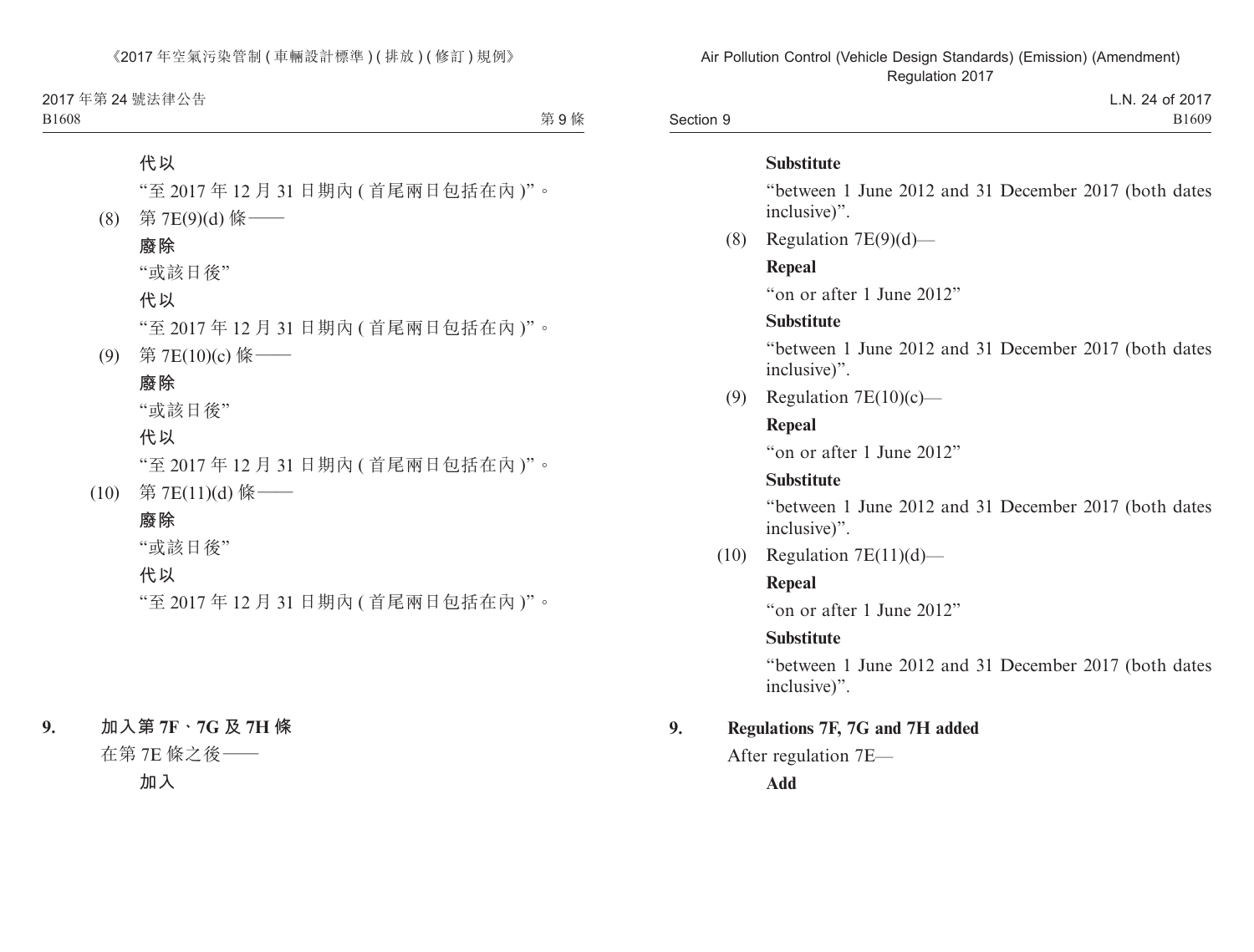B1610

第9條

## "**7F. 在 2017 年 7 月 1 日或該日後登記的私家車及的士的車 輛設計標準**

- (1) 本條不適用於第 9 條所指明的車輛。
- (2) 每輛——
	- (a) 裝有非直噴型強制點火式引擎;
	- (b) 經構造以只使用無鉛汽油操作;及
	- (c) 在 2017 年 7 月 1 日至 2019 年 8 月 31 日期內 ( 首 尾兩日包括在內 ) 登記,

的私家車或的士的構造,須令該私家車或的士的排 放物符合附表 17 第 1 部的 (a)、(c) 或 (d) 段指明的 標準。

- (3) 每輛——
	- (a) 裝有非直噴型強制點火式引擎;
	- (b) 經構造以只使用無鉛汽油操作;及
	- (c) 在 2019 年 9 月 1 日或該日後登記,

的私家車或的士的構造,須令該私家車或的士的排 放物符合附表 17 第 1 部的 (b)、(c) 或 (d) 段指明的 標準。

- (4) 每輛——
	- (a) 裝有直噴型強制點火式引擎;
	- (b) 經構造以只使用無鉛汽油操作;及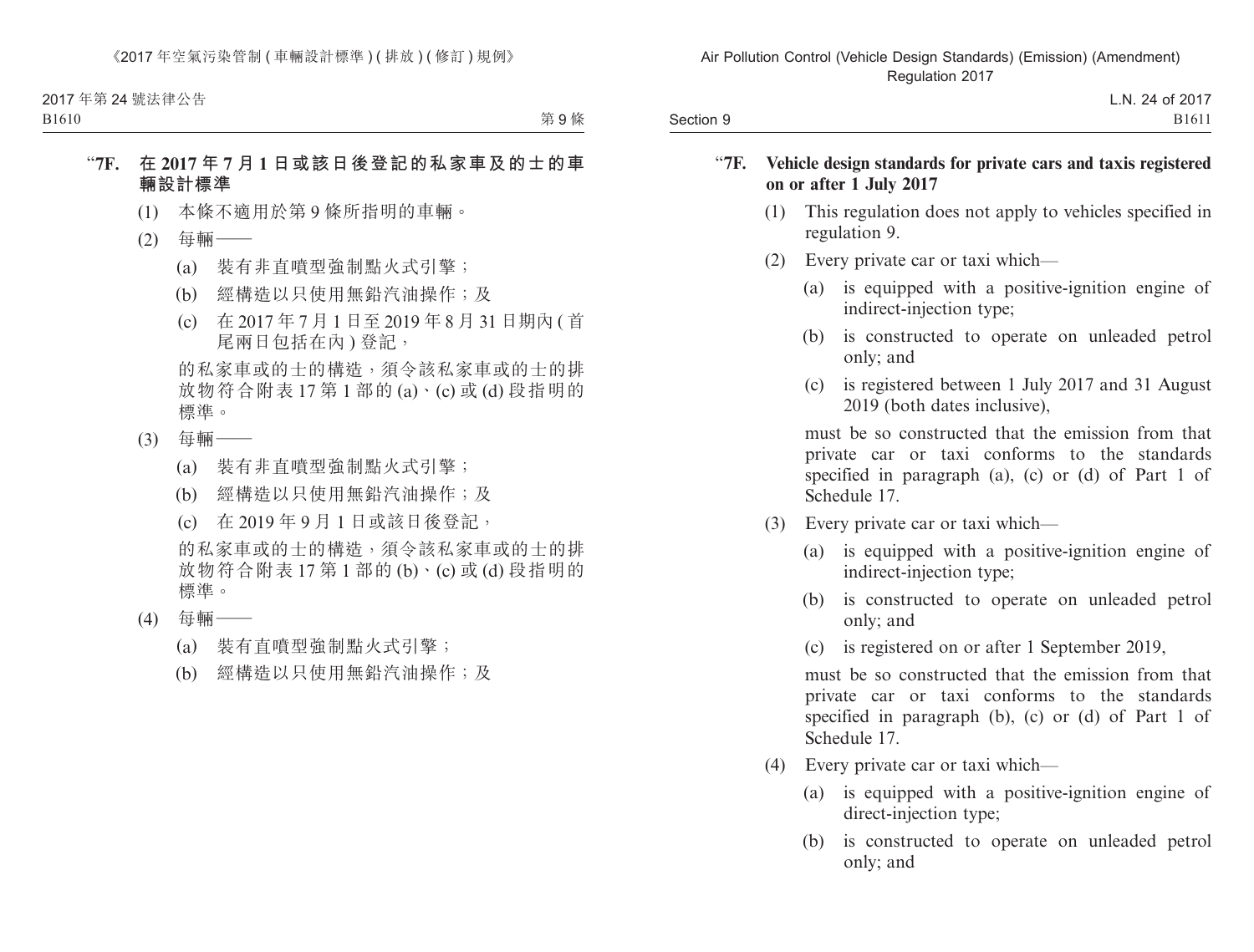B1612

第9條

(c) 在 2017 年 7 月 1 日至 2019 年 8 月 31 日期內 ( 首 尾兩日包括在內 ) 登記,

的私家車或的士的構造,須令該私家車或的士的排 放物符合附表 17 第 1 部的 (a)、(c) 或 (d) 段及附表 18 第 1 部的 (a) 段指明的標準。

- (5) 每輛——
	- (a) 裝有直噴型強制點火式引擎;
	- (b) 經構造以只使用無鉛汽油操作;及
	- (c) 在 2019 年 9 月 1 日或該日後登記,

的私家車或的士的構造,須令該私家車或的士的排 放物符合附表 17 第 1 部的 (b)、(c) 或 (d) 段及附表 18 第 1 部的 (b) 段指明的標準。

- (6) 每輛——
	- (a) 裝有壓燃式引擎;及
	- (b) 在 2017 年 7 月 1 日或該日後登記,

的私家車的構造,須令該私家車的排放物符合附表 17 第 1 部的 (c) 段及附表 18 第 1 部的 (b) 段指明的 標準。

- (7) 每輛——
	- (a) 裝有非直噴型強制點火式引擎;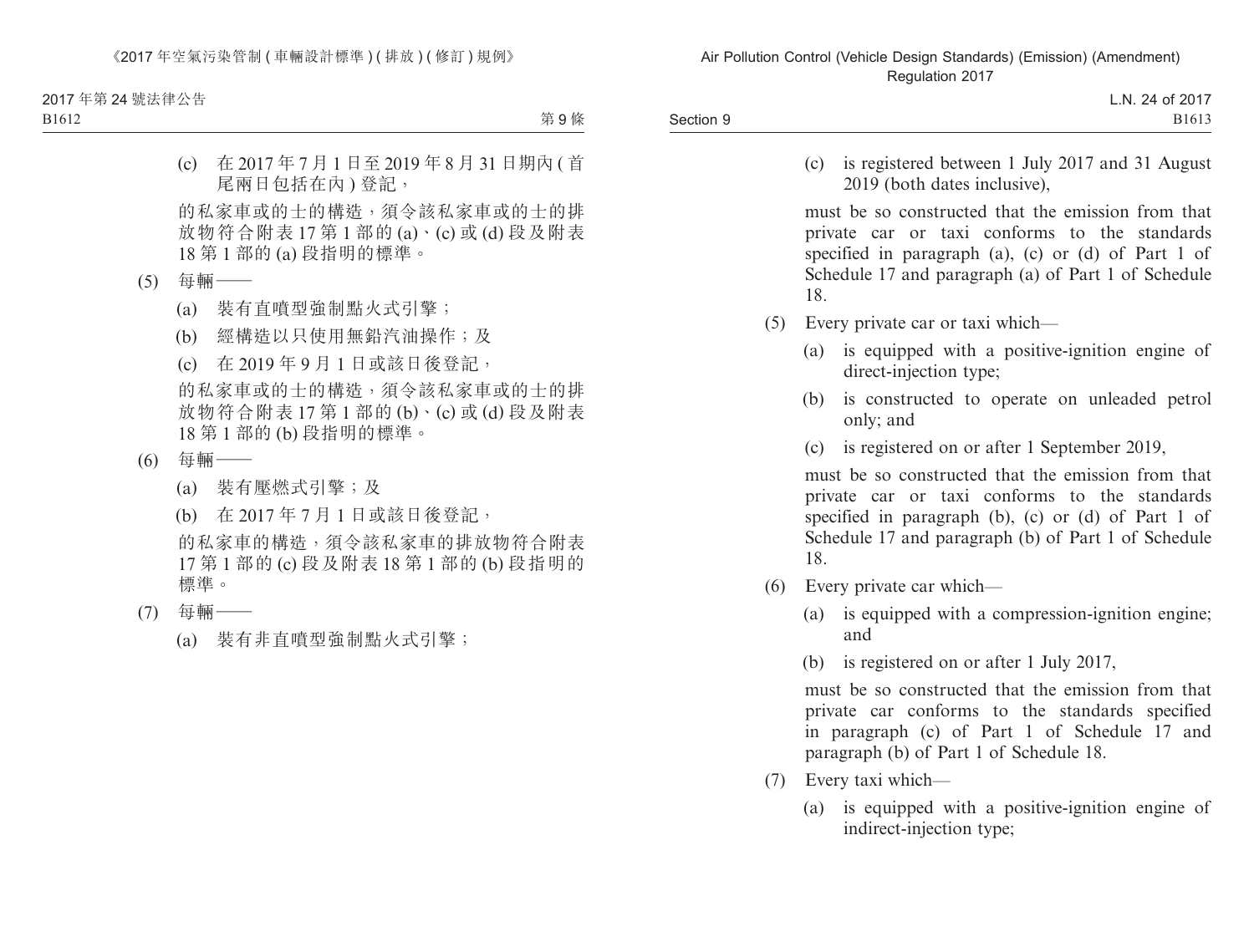2017 年第 24 號法律公告

B1614

第9條

- (b) 經構造以只使用石油氣操作;及
- (c) 在 2017 年 7 月 1 日至 2019 年 8 月 31 日期內 ( 首 尾兩日包括在內 ) 登記,

之的士的構造,須令該的士的排放物符合附表 17 第 1 部的 (a)、(c) 或 (d) 段指明的標準。

- (8) 每輛——
	- (a) 裝有非直噴型強制點火式引擎;
	- (b) 經構造以只使用石油氣操作;及
	- (c) 在 2019 年 9 月 1 日或該日後登記,

之的士的構造,須令該的士的排放物符合附表 17 第 1 部的 (b)、(c) 或 (d) 段指明的標準。

- (9) 每輛——
	- (a) 裝有直噴型強制點火式引擎;
	- (b) 經構造以只使用石油氣操作;及
	- (c) 在 2017 年 7 月 1 日至 2019 年 8 月 31 日期內 ( 首 尾兩日包括在內 ) 登記,

之的士的構造,須令該的士的排放物符合附表 17 第 1 部的 (a)、(c) 或 (d) 段及附表 18 第 1 部的 (a) 段 指明的標準。

- (10) 每輛——
	- (a) 裝有直噴型強制點火式引擎;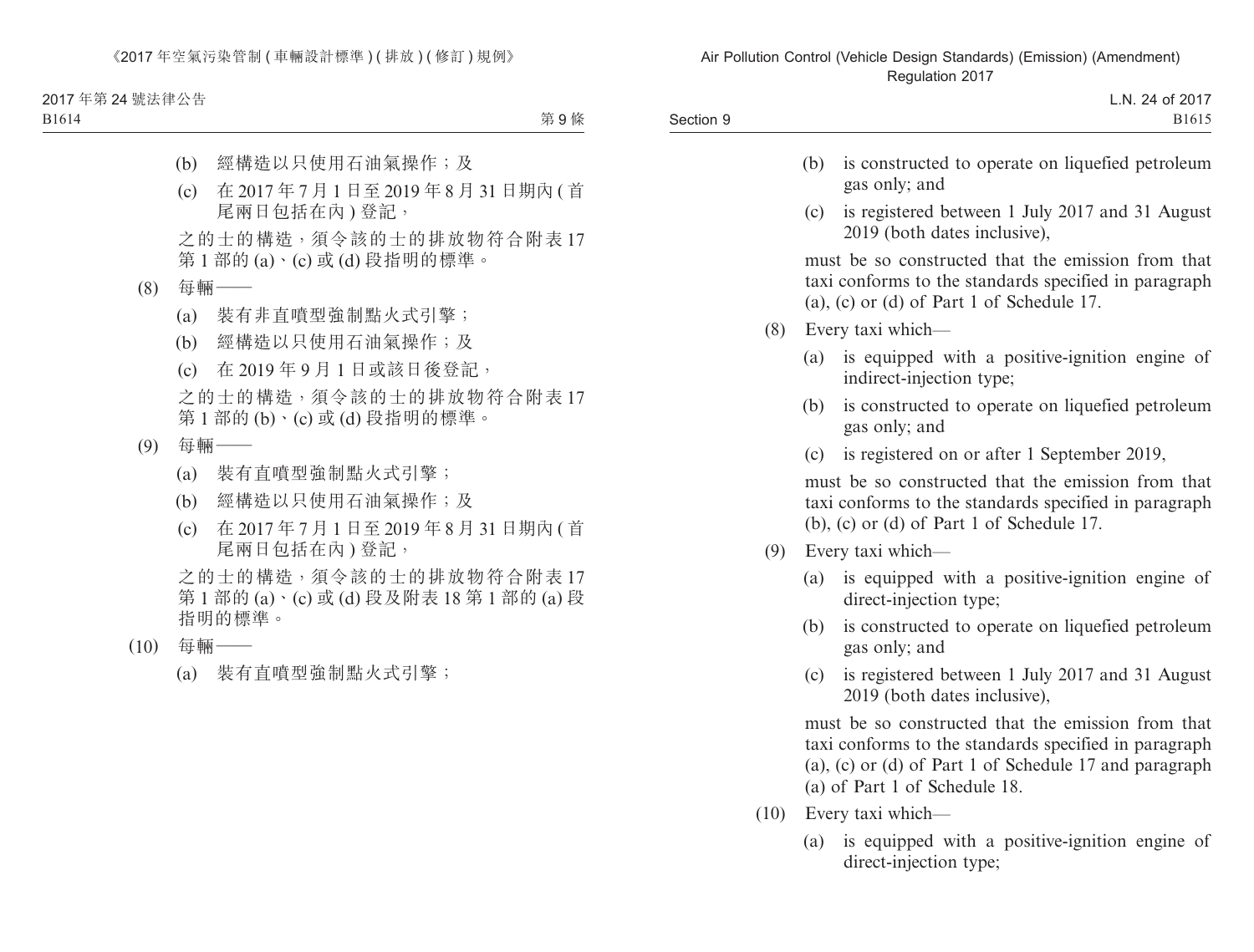2017 年第 24 號法律公告

B1616

第9條

- (b) 經構造以只使用石油氣操作;及
- (c) 在 2019 年 9 月 1 日或該日後登記,

之的士的構造,須令該的士的排放物符合附表 17 第 1 部的 (b)、(c) 或 (d) 段及附表 18 第 1 部的 (b) 段 指明的標準。

- (11) 每輛——
	- (a) 裝有非直噴型強制點火式引擎;
	- (b) 經構造以只使用無鉛汽油及石油氣操作;及
	- (c) 在 2017 年 7 月 1 日至 2019 年 8 月 31 日期內 ( 首 尾兩日包括在內 ) 登記,

之的士的構造,須令該的士的排放物符合附表 17 第 1 部的 (a)、(c) 或 (d) 段指明的標準。

- (12) 每輛——
	- (a) 裝有非直噴型強制點火式引擎;
	- (b) 經構造以只使用無鉛汽油及石油氣操作;及
	- (c) 在 2019 年 9 月 1 日或該日後登記,

之的士的構造,須令該的士的排放物符合附表 17 第 1 部的 (b)、(c) 或 (d) 段指明的標準。

- (13) 每輛——
	- (a) 裝有直噴型強制點火式引擎;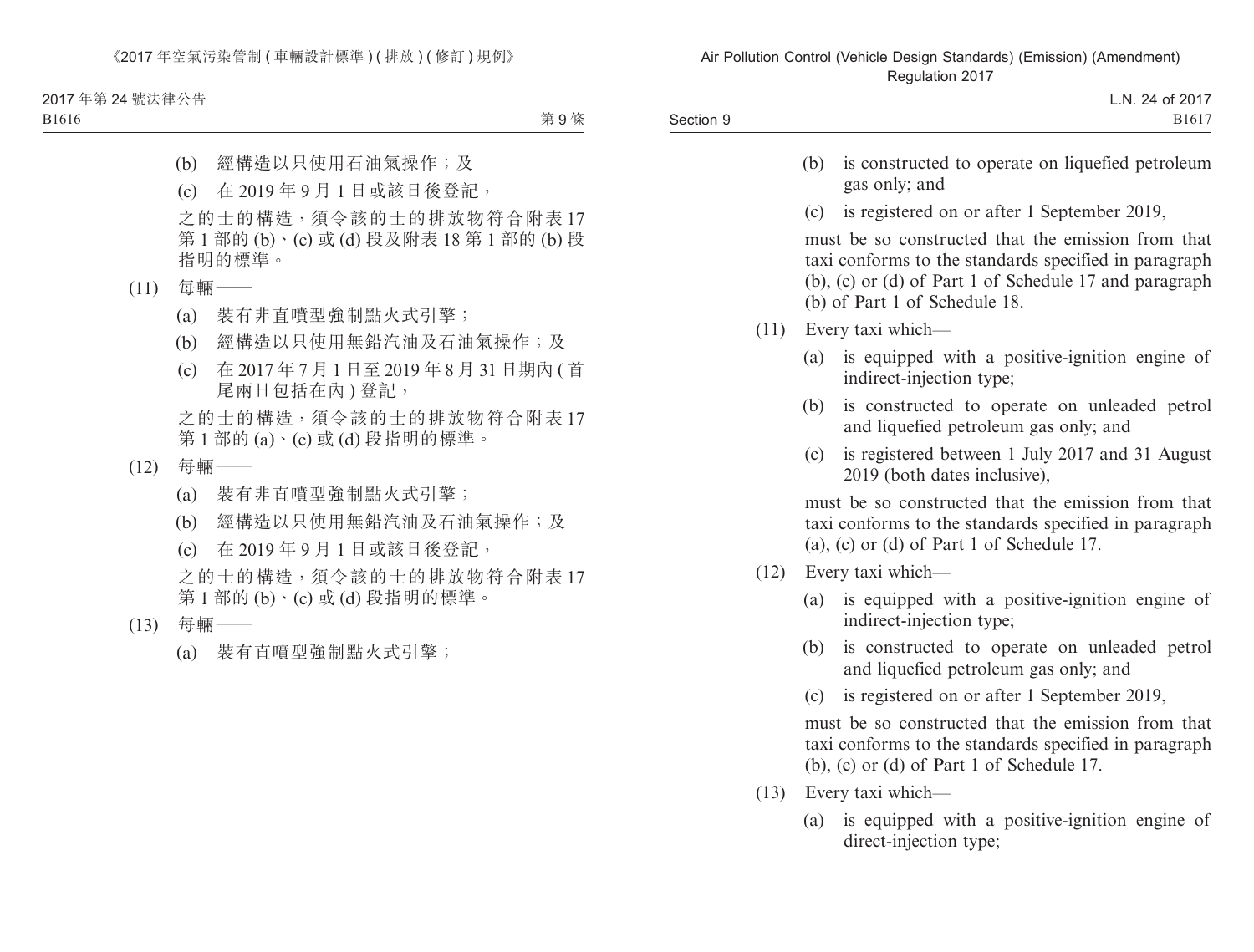2017 年第 24 號法律公告

B1618

第9條

- (b) 經構造以只使用無鉛汽油及石油氣操作;及
- (c) 在 2017 年 7 月 1 日至 2019 年 8 月 31 日期內 ( 首 尾兩日包括在內 ) 登記,

之的士的構造,須令該的士的排放物符合附表 17 第 1 部的 (a)、(c) 或 (d) 段及附表 18 第 1 部的 (a) 段 指明的標準。

- (14) 每輛——
	- (a) 裝有直噴型強制點火式引擎;
	- (b) 經構造以只使用無鉛汽油及石油氣操作;及
	- (c) 在 2019 年 9 月 1 日或該日後登記,

之的士的構造,須令該的士的排放物符合附表 17 第 1 部的 (b)、(c) 或 (d) 段及附表 18 第 1 部的 (b) 段 指明的標準。

## **7G. 在 2018 年 1 月 1 日或該日後登記的貨車及小型巴士的 車輛設計標準**

- (1) 本條不適用於第 9 條所指明的車輛。
- (2) 每輛——
	- (a) 裝有非直噴型強制點火式引擎;
	- (b) 經構造以只使用無鉛汽油操作;
	- (c) 設計重量不超過 3.5 公噸;及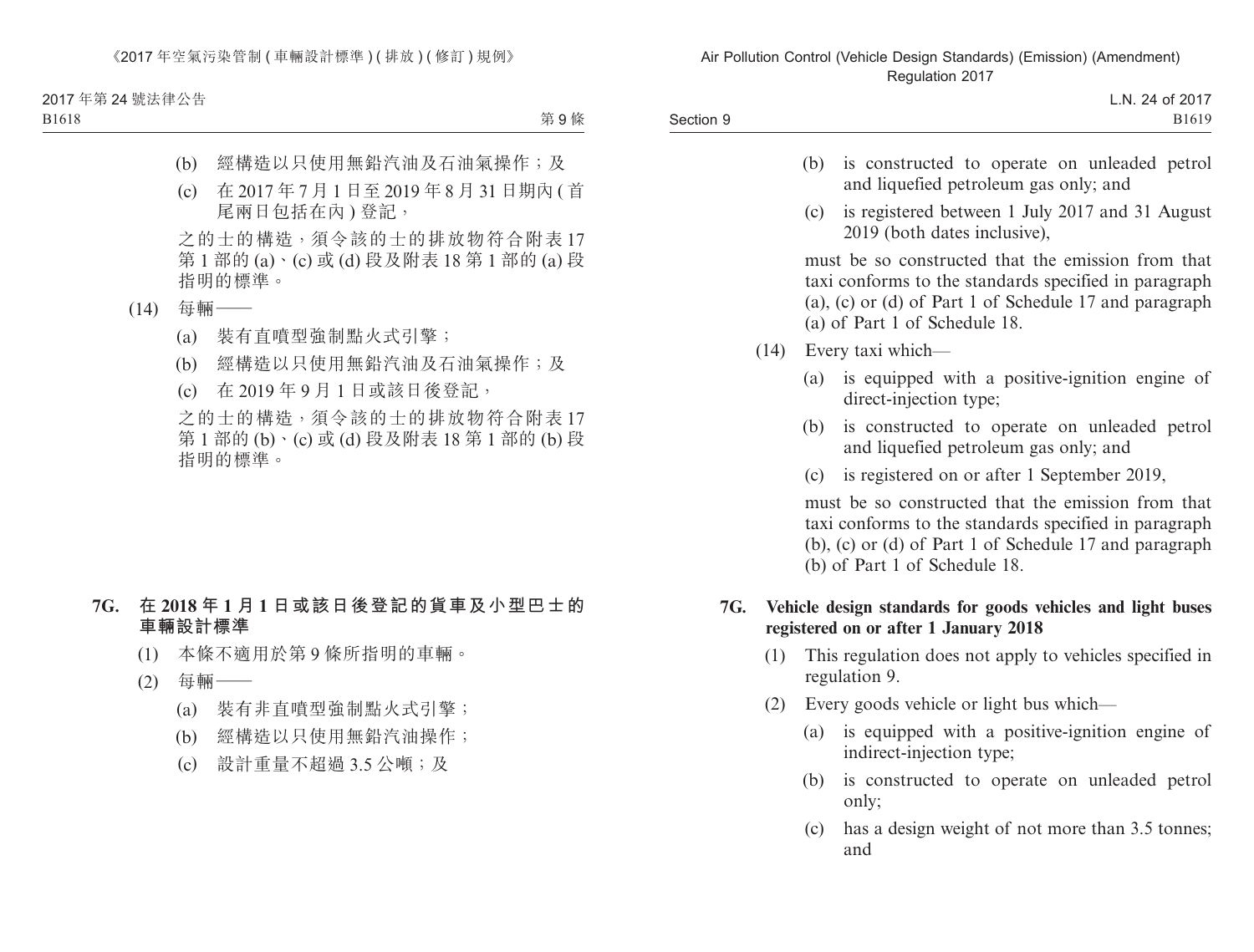2017 年第 24 號法律公告

B1620

第9條

(d) 在 2018 年 1 月 1 日至 2020 年 8 月 31 日期內 ( 首 尾兩日包括在內 ) 登記,

的貨車或小型巴士的構造,須令該貨車或小型巴士 的排放物符合附表  $17$  第 1 部的  $(a) \cdot (c)$  或  $(d)$  段指 明的標準。

- (3) 每輛——
	- (a) 裝有非直噴型強制點火式引擎;
	- (b) 經構造以只使用無鉛汽油操作;
	- (c) 設計重量不超過 3.5 公噸;及
	- (d) 在 2020 年 9 月 1 日或該日後登記,

的貨車或小型巴士的構造,須令該貨車或小型巴士 的排放物符合附表 17 第 1 部的 (b)、(c) 或 (d) 段指 明的標準。

- (4) 每輛——
	- (a) 裝有直噴型強制點火式引擎;
	- (b) 經構造以只使用無鉛汽油操作;
	- (c) 設計重量不超過 3.5 公噸;及
	- (d) 在 2018 年 1 月 1 日至 2020 年 8 月 31 日期內 ( 首 尾兩日包括在內 ) 登記,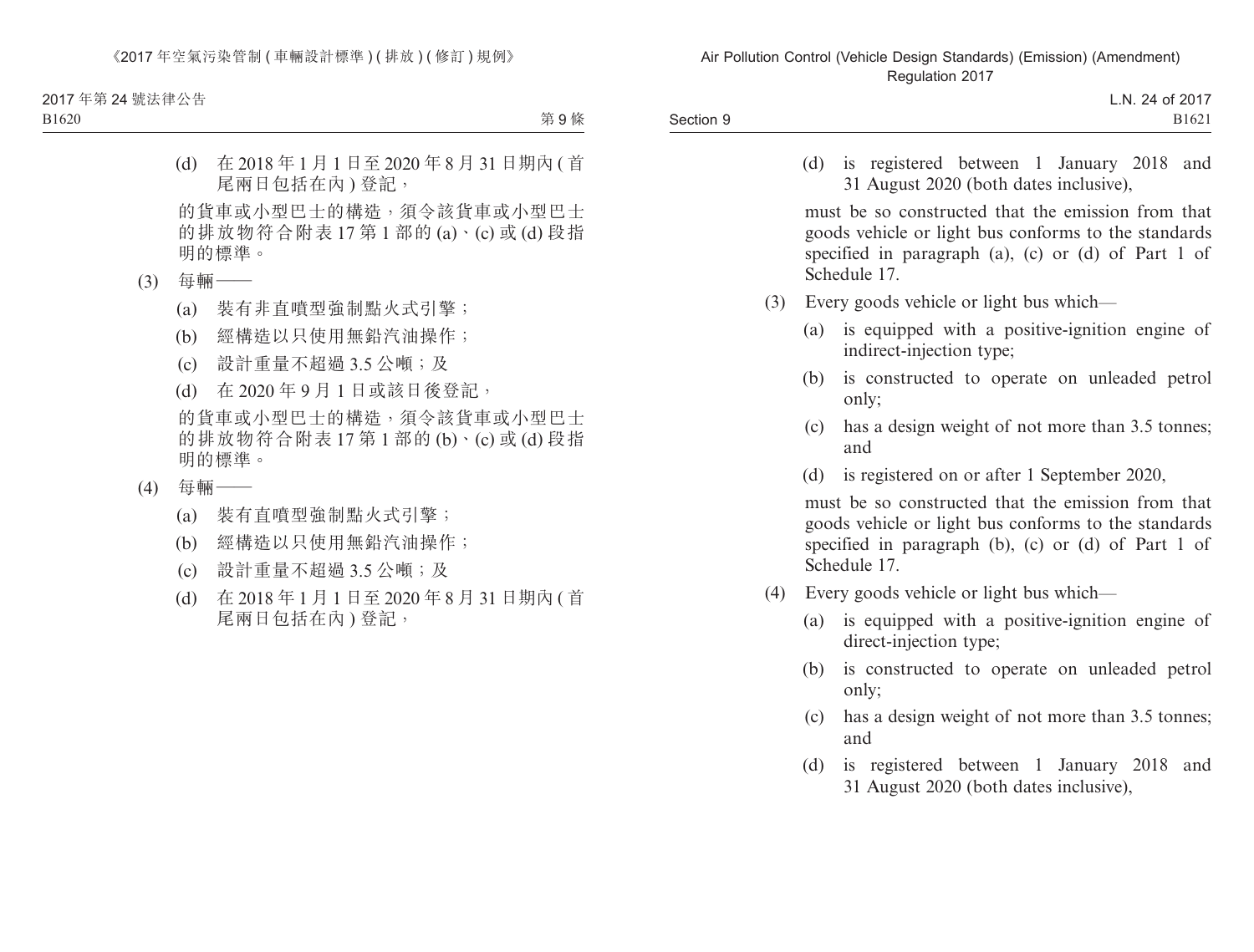B1622

第9條

的貨車或小型巴士的構造,須令該貨車或小型巴士 的排放物符合附表  $17$  第 1 部的  $(a) \cdot (c)$  或  $(d)$  段及 附表 18 第 1 部的 (a) 段指明的標準。

- (5) 每輛——
	- (a) 裝有直噴型強制點火式引擎;
	- (b) 經構造以只使用無鉛汽油操作;
	- (c) 設計重量不超過 3.5 公噸;及
	- (d) 在 2020 年 9 月 1 日或該日後登記,

的貨車或小型巴士的構造,須令該貨車或小型巴士 的排放物符合附表 17 第 1 部的 (b)、(c) 或 (d) 段及 附表 18 第 1 部的 (b) 段指明的標準。

- (6) 每輛——
	- (a) 裝有壓燃式引擎;
	- (b) 設計重量不超過 3.5 公噸;及
	- (c) 在 2018 年 1 月 1 日至 2020 年 8 月 31 日期內 ( 首 尾兩日包括在內 ) 登記,

的貨車或小型巴士的構造,須令該貨車或小型巴士 的排放物符合附表 17 第 1 部的 (a) 或 (c) 段及附表 18 第 1 部的 (b) 段指明的標準。

(7) 每輛——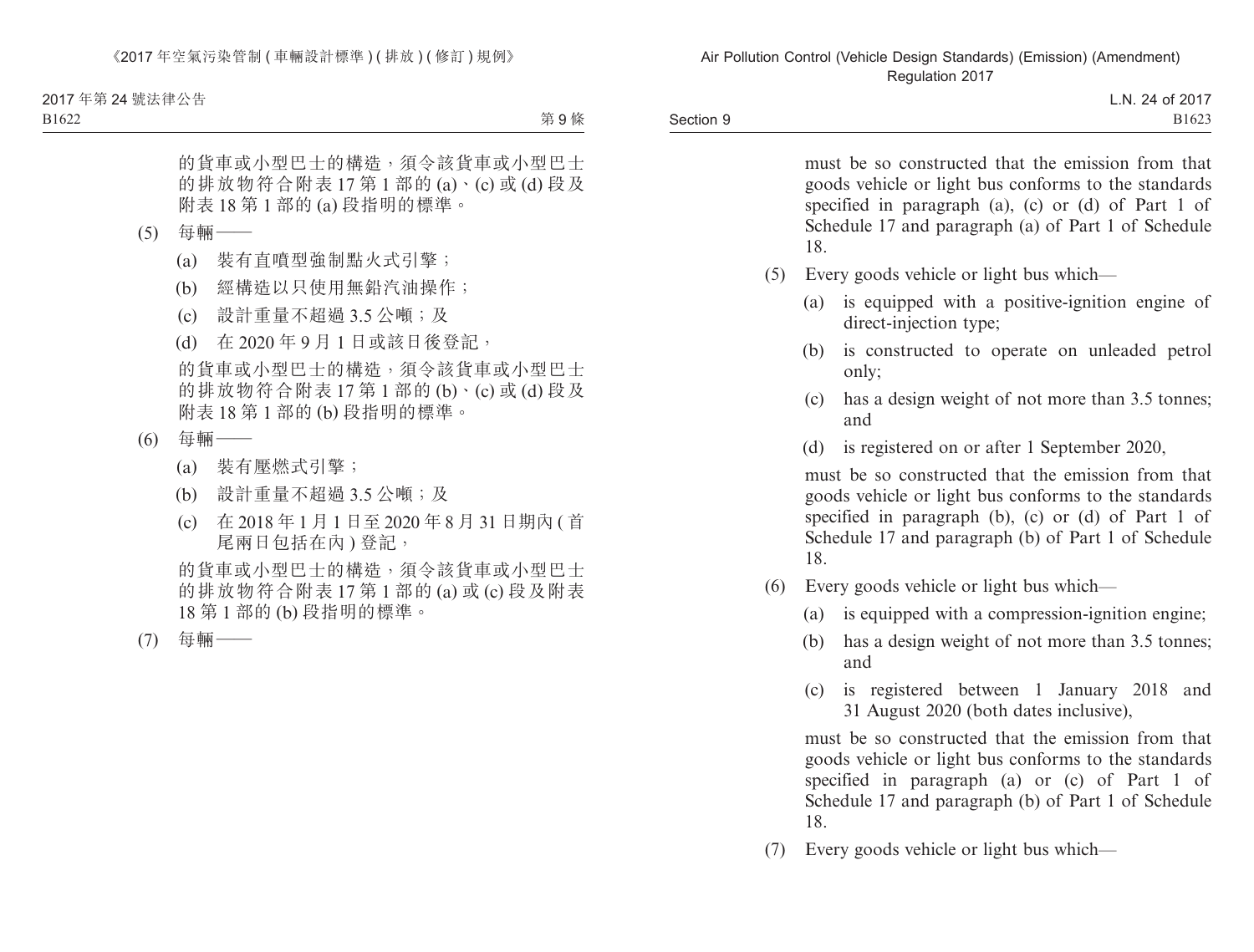2017 年第 24 號法律公告 B1624

第9條

- (a) 裝有壓燃式引擎;
- (b) 設計重量不超過 3.5 公噸;及
- (c) 在 2020 年 9 月 1 日或該日後登記,

的貨車或小型巴士的構造,須令該貨車或小型巴士 的排放物符合附表 17 第 1 部的 (b) 或 (c) 段及附表 18 第 1 部的 (b) 段指明的標準。

- (8) 每輛——
	- (a) 裝有非直噴型強制點火式引擎;
	- (b) 經構造以只使用石油氣操作;
	- (c) 設計重量不超過 3.5 公噸;及
	- (d) 在 2018 年 1 月 1 日至 2020 年 8 月 31 日期內 ( 首 尾兩日包括在內 ) 登記,

的小型巴士的構造,須令該小型巴士的排放物符合 附表 17 第 1 部的 (a)、(c) 或 (d) 段指明的標準。

- (9) 每輛——
	- (a) 裝有非直噴型強制點火式引擎;
	- (b) 經構造以只使用石油氣操作;
	- (c) 設計重量不超過 3.5 公噸;及
	- (d) 在 2020 年 9 月 1 日或該日後登記,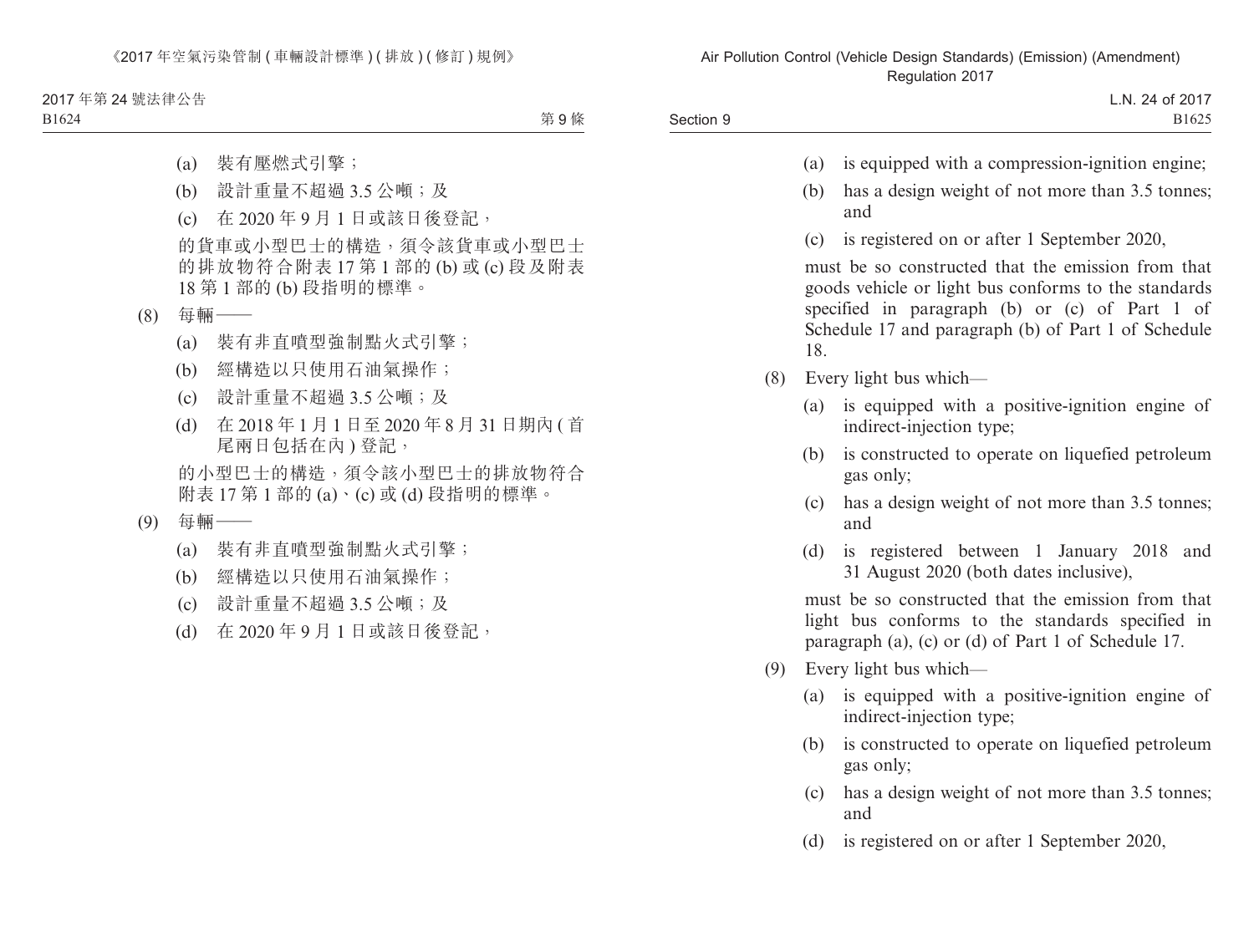2017 年第 24 號法律公告

B1626

第9條

的小型巴士的構造,須令該小型巴士的排放物符合 附表 17 第 1 部的 (b)、(c) 或 (d) 段指明的標準。

- (10) 每輛——
	- (a) 裝有直噴型強制點火式引擎;
	- (b) 經構造以只使用石油氣操作;
	- (c) 設計重量不超過 3.5 公噸;及
	- (d) 在 2018 年 1 月 1 日至 2020 年 8 月 31 日期內 ( 首 尾兩日包括在內 ) 登記,

的小型巴士的構造,須令該小型巴士的排放物符合 附表 17 第 1 部的 (a)、(c) 或 (d) 段及附表 18 第 1 部 的 (a) 段指明的標準。

- (11) 每輛——
	- (a) 裝有直噴型強制點火式引擎;
	- (b) 經構造以只使用石油氣操作;
	- (c) 設計重量不超過 3.5 公噸;及
	- (d) 在 2020 年 9 月 1 日或該日後登記,

的小型巴士的構造,須令該小型巴士的排放物符合 附表 17 第 1 部的 (b)、(c) 或 (d) 段及附表 18 第 1 部 的 (b) 段指明的標準。

- (12) 每輛——
	- (a) 裝有強制點火式引擎;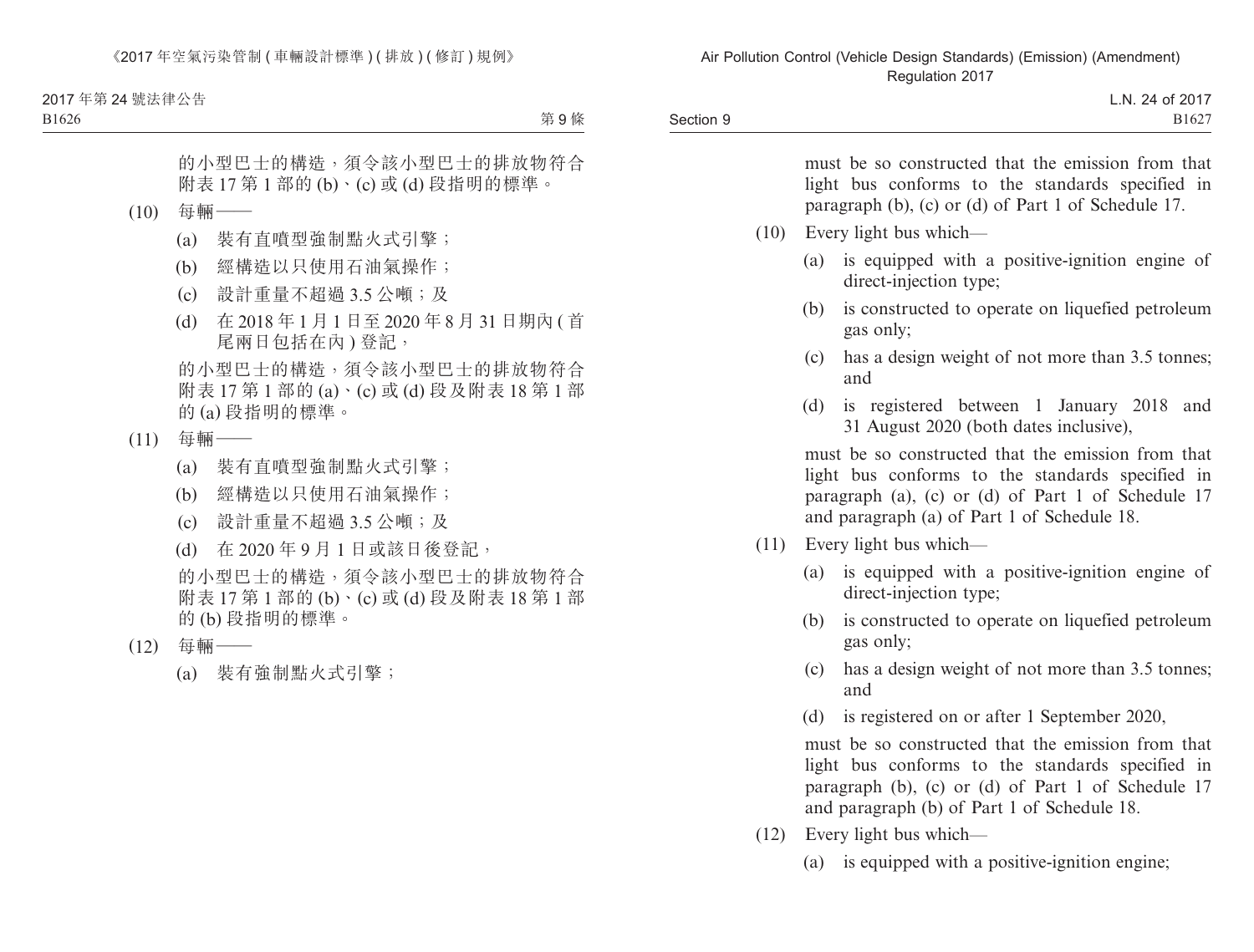2017 年第 24 號法律公告

#### B1628

第9條

- (b) 經構造以只使用無鉛汽油操作;
- (c) 設計重量超過 3.5 公噸;及
- (d) 在 2018 年 1 月 1 日或該日後登記,
- 的小型巴士的構造,須令該小型巴士的排放物符合 附表 16 第 2 部的 (b) 或 (c) 段指明的標準。
- (13) 每輛——
	- (a) 裝有壓燃式引擎;
	- (b) 設計重量超過 3.5 公噸;及
	- (c) 在 2018 年 1 月 1 日或該日後登記,

的小型巴士的構造,須令該小型巴士的排放物符合 附表 16 第 2 部的 (a)、(b) 或 (c) 段指明的標準。

- $(14)$  每輛 ——
	- (a) 裝有強制點火式引擎;
	- (b) 經構造以只使用石油氣操作;
	- (c) 設計重量超過 3.5 公噸;及
	- (d) 在 2018 年 1 月 1 日或該日後登記,

的小型巴士的構造,須令該小型巴士的排放物符合 附表 16 第 2 部的 (a)、(b) 或 (c) 段指明的標準。

- (15) 每輛——
	- (a) 裝有強制點火式引擎;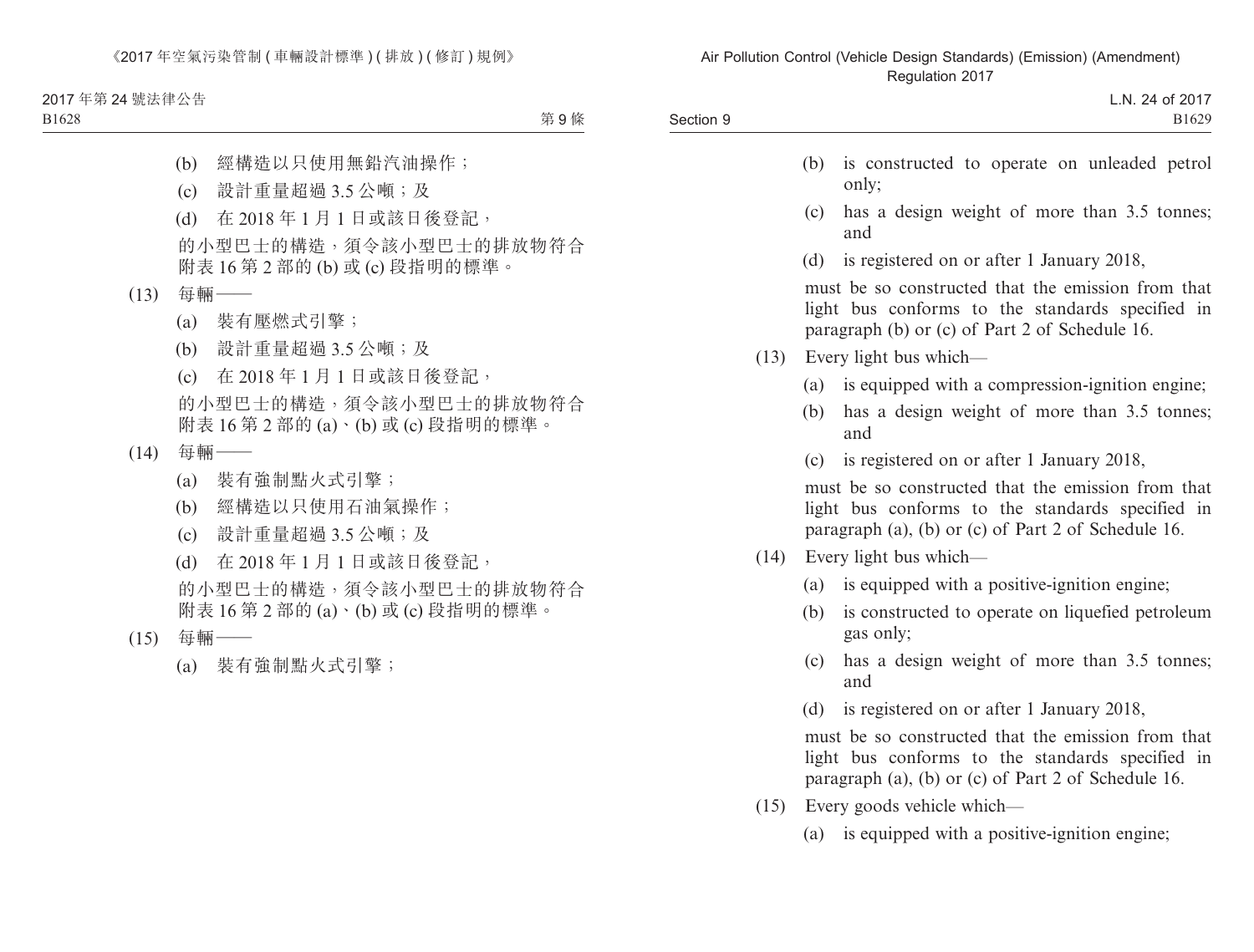2017 年第 24 號法律公告 B1630

第9條

- (b) 經構造以只使用無鉛汽油操作;
- (c) 設計重量超過 3.5 公噸;及
- (d) 在 2018 年 1 月 1 日至 2019 年 3 月 31 日期內 ( 首 尾兩日包括在內 ) 登記,

的貨車的構造,須令該貨車的排放物符合附表 17 第 2 部的 (a) 或 (c) 段、附表 18 第 2 部的 (b) 段及附 表 19 指明的標準。

- (16) 每輛——
	- (a) 裝有強制點火式引擎;
	- (b) 經構造以只使用無鉛汽油操作;
	- (c) 設計重量超過 3.5 公噸;及
	- (d) 在 2019 年 4 月 1 日或該日後登記, 的貨車的構造,須令該貨車的排放物符合附表 17

第 2 部的 (b) 或 (c) 段、附表 18 第 2 部的 (b) 段及附 表 19 指明的標準。

- (17) 每輛——
	- (a) 裝有壓燃式引擎;
	- (b) 設計重量超過 3.5 公噸;及
	- (c) 在 2018 年 1 月 1 日至 2019 年 3 月 31 日期內 ( 首 尾兩日包括在內 ) 登記,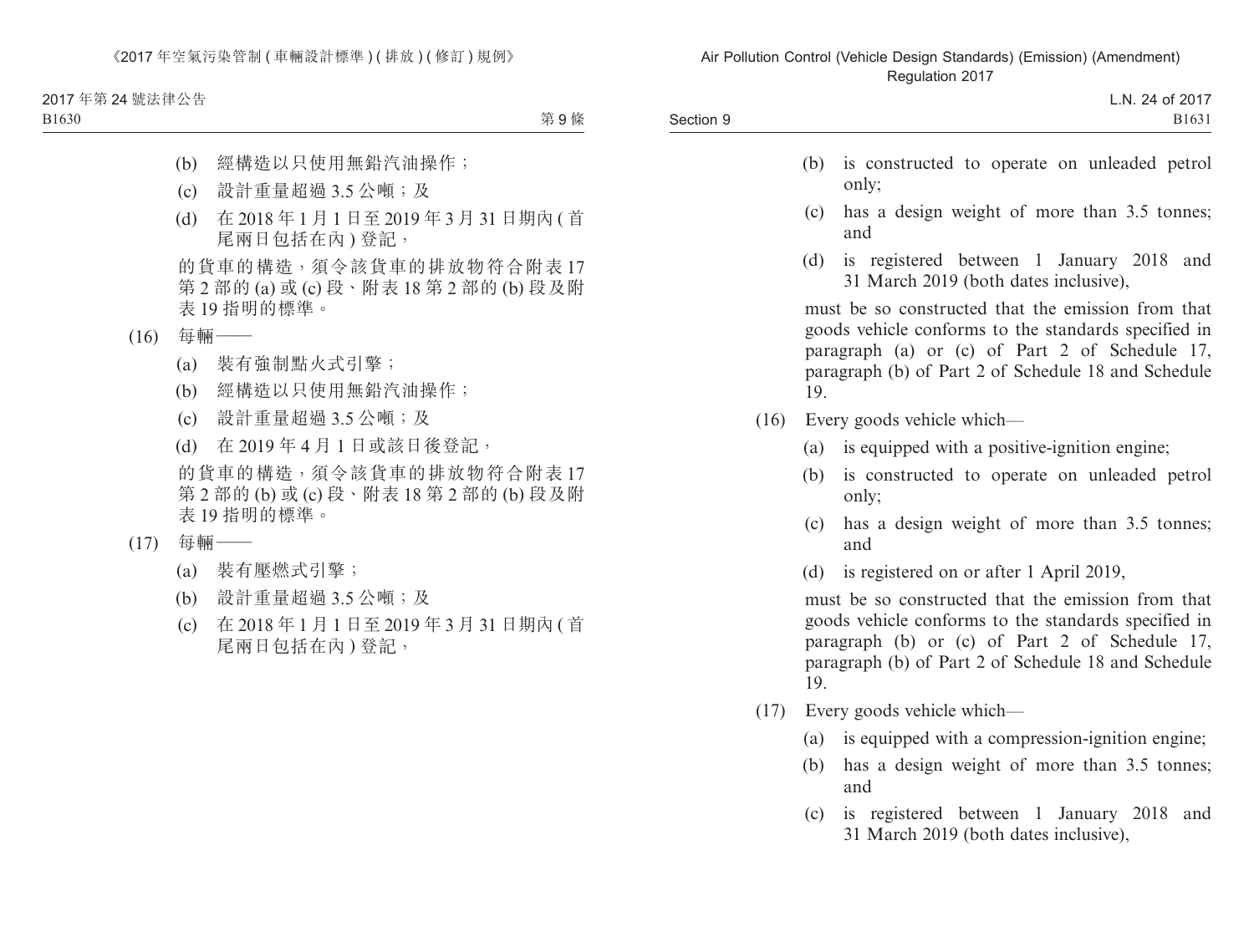B1632

第 9 條

的貨車的構造,須令該貨車的排放物符合附表 17 第 2 部 的 (a) 或 (c) 段、附 表 18 第 2 部 的 (a) 及 (b) 段及附表 19 指明的標準。

- (18) 每輛——
	- (a) 裝有壓燃式引擎;
	- (b) 設計重量超過 3.5 公噸;及
	- (c) 在 2019 年 4 月 1 日或該日後登記,

的貨車的構造,須令該貨車的排放物符合附表 17 第 2 部 的 (b) 或 (c) 段、附 表 18 第 2 部 的 (a) 及 (b) 段及附表 19 指明的標準。

## **7H. 在 2018 年 1 月 1 日或該日後登記的巴士的車輛設計標 準**

- (1) 本條不適用於第 9 條所指明的車輛。
- (2) 每輛——
	- (a) 裝有強制點火式引擎;
	- (b) 經構造以只使用無鉛汽油操作;
	- (c) 設計重量不超過 9 公噸;及
	- (d) 在 2018 年 1 月 1 日或該日後登記,

的巴士的構造,須令該巴士的排放物符合附表 16 第 2 部的 (b) 或 (c) 段指明的標準。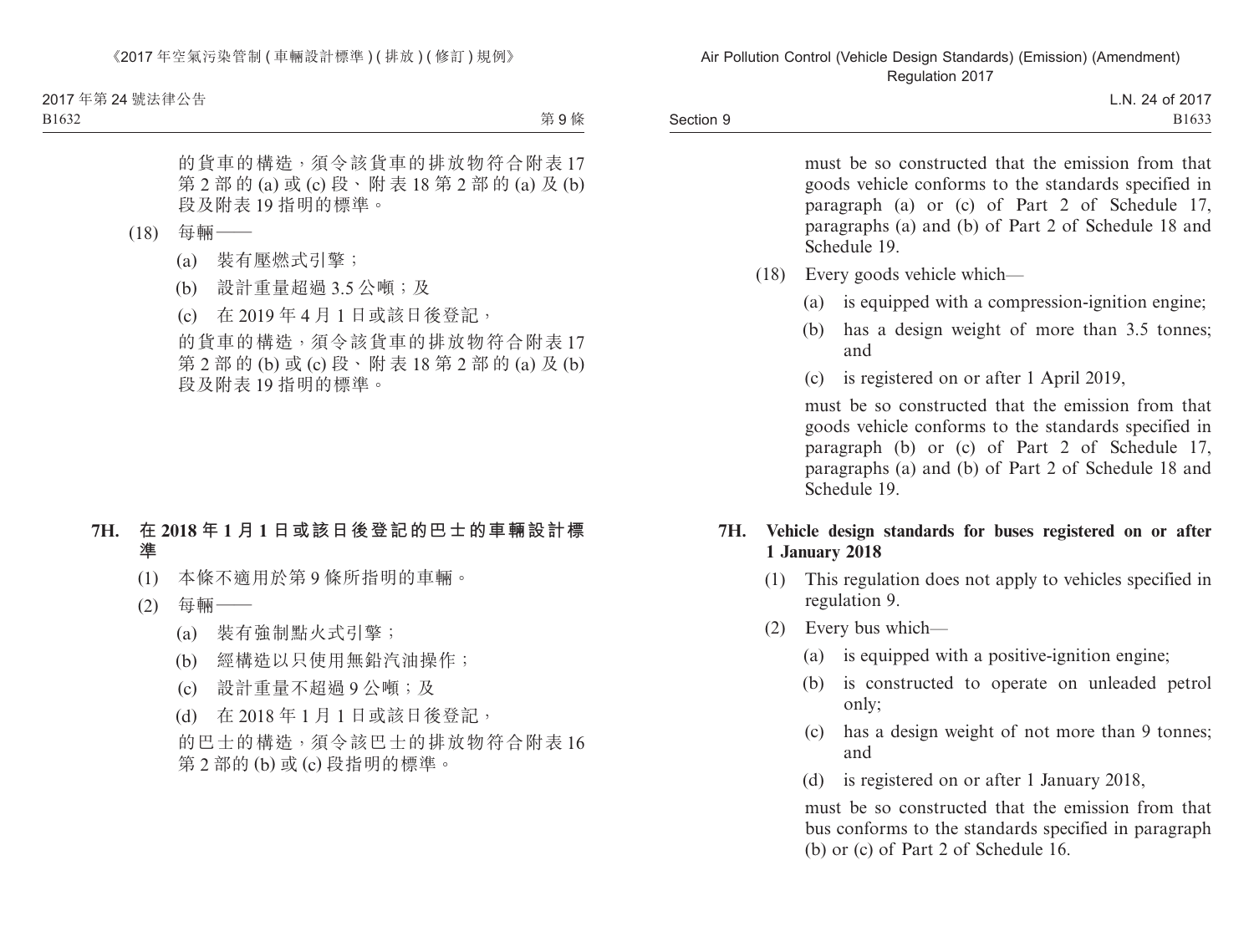第9條

- (3) 每輛——
	- (a) 裝有強制點火式引擎;
	- (b) 經構造以只使用無鉛汽油操作;
	- (c) 設計重量超過 9 公噸;及
	- (d) 在 2018 年 1 月 1 日至 2019 年 3 月 31 日期內 ( 首 尾兩日包括在內 ) 登記,

的巴士的構造,須令該巴士的排放物符合附表 17 第 2 部的 (a) 或 (c) 段、附表 18 第 2 部的 (b) 段及附 表 19 指明的標準。

- (4) 每輛——
	- (a) 裝有強制點火式引擎;
	- (b) 經構造以只使用無鉛汽油操作;
	- (c) 設計重量超過 9 公噸;及
	- (d) 在 2019 年 4 月 1 日或該日後登記,
	- 的巴士的構造,須令該巴士的排放物符合附表 17 第 2 部的 (b) 或 (c) 段、附表 18 第 2 部的 (b) 段及附 表 19 指明的標準。
- (5) 每輛——
	- (a) 裝有壓燃式引擎;
	- (b) 設計重量不超過 9 公噸;及
	- (c) 在 2018 年 1 月 1 日或該日後登記,

的巴士的構造,須令該巴士的排放物符合附表 16 第 2 部的 (a)、(b) 或 (c) 段指明的標準。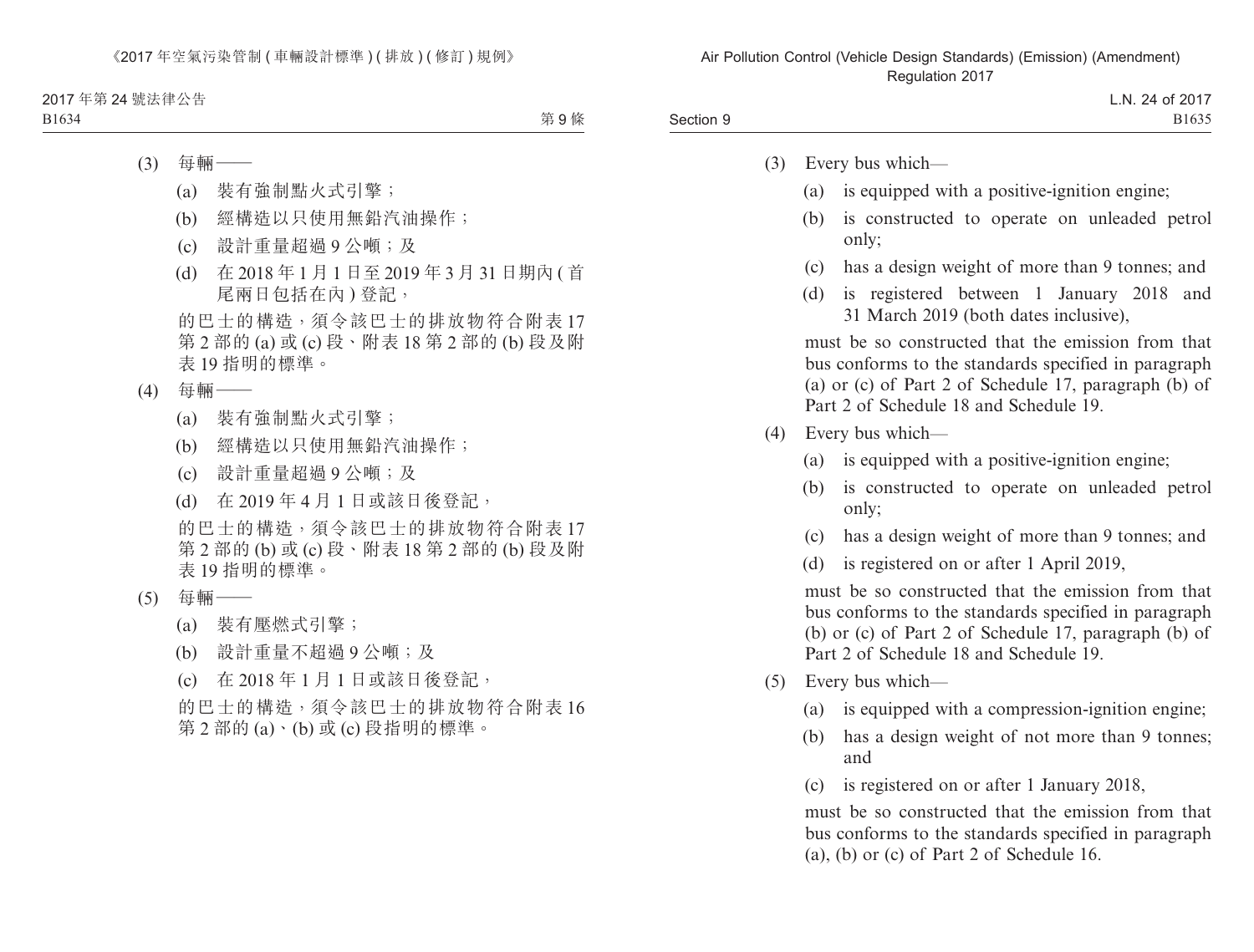第 10 條

- (6) 每輛——
	- (a) 裝有壓燃式引擎;
	- (b) 設計重量超過 9 公噸;及
	- (c) 在 2018 年 1 月 1 日至 2019 年 3 月 31 日期內 ( 首 尾兩日包括在內 ) 登記,

的巴士的構造,須令該巴士的排放物符合附表 17 第 2 部 的 (a) 或 (c) 段、附 表 18 第 2 部 的 (a) 及 (b) 段及附表 19 指明的標準。

- (7) 每輛——
	- (a) 裝有壓燃式引擎;
	- (b) 設計重量超過 9 公噸;及
	- (c) 在 2019 年 4 月 1 日或該日後登記,

的巴士的構造,須令該巴士的排放物符合附表 17 第 2 部 的 (b) 或 (c) 段、附 表 18 第 2 部 的 (a) 及 (b) 段及附表 19 指明的標準。"。

#### **10. 修訂第 8 條 ( 符合更嚴格的標準 )**

第 8 條——

#### **廢除**

"7、7B、7C、7D、7E"

#### **代以**

- $"7D \cdot 7E \cdot 7F \cdot 7G \cdot 7H"$
- **11. 修訂第 9 條 ( 第 7、7B、7C、7D、7E 及 14 條不適用的車輛 )**

(1) 第 9 條,標題——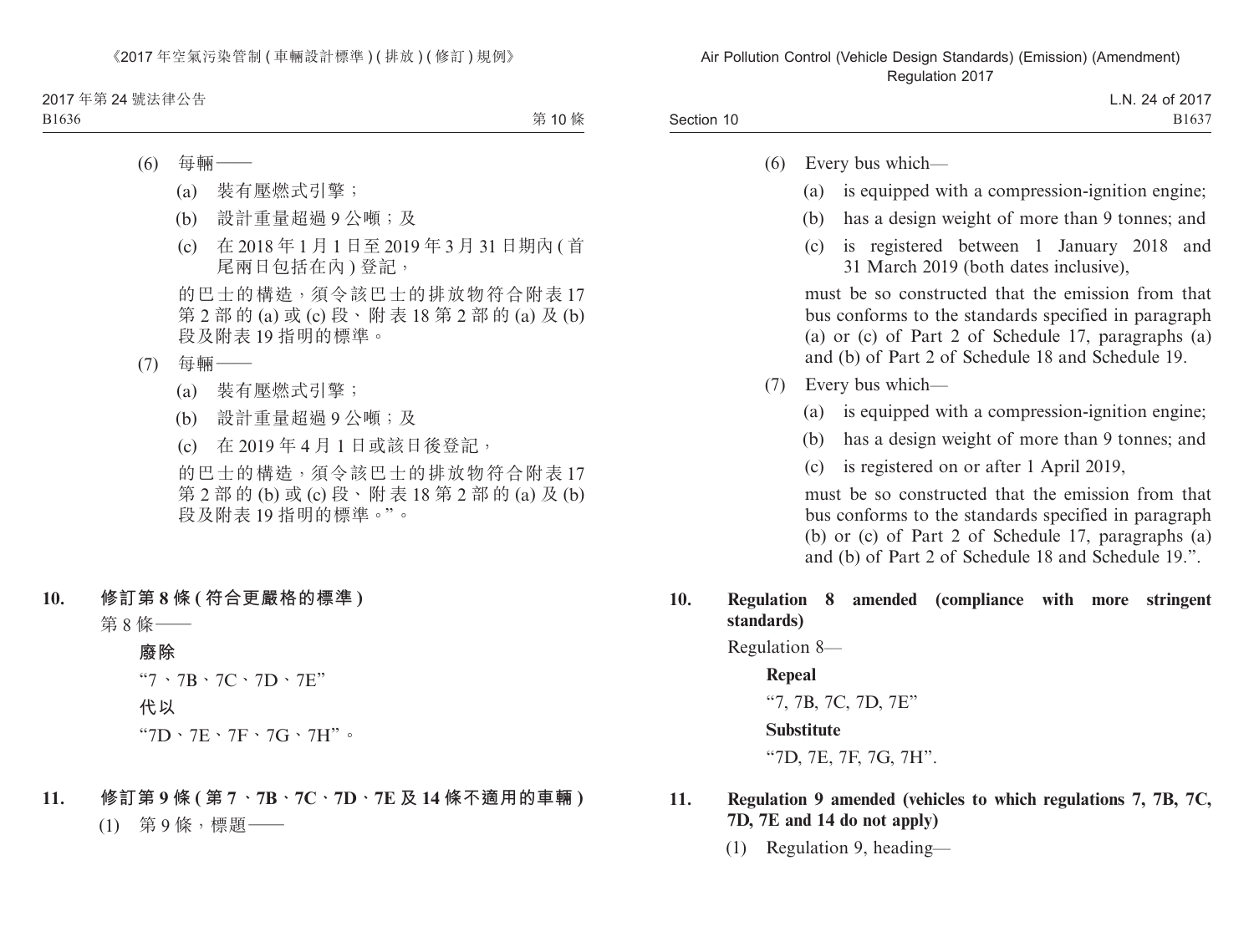2017 年第 24 號法律公告

B1638

第 12條

| 廢除                                                         |
|------------------------------------------------------------|
| $"7 \cdot 7B \cdot 7C \cdot 7D \cdot 7E"$                  |
| 代以                                                         |
| "7D $\cdot$ 7E $\cdot$ 7F $\cdot$ 7G $\cdot$ 7H" $\circ$   |
| (2) 第9條 —                                                  |
| 廢除                                                         |
| " $7 \cdot 7B \cdot 7C \cdot 7D \cdot 7E \nrightarrow$ 14" |
| 代以                                                         |
| "7D、7E、7F、7G、7H及14"。                                       |
| (3) 第 9(c) 條, 英文文本 ——                                      |
| 廢除                                                         |
| "kilometres per hour"                                      |
| 代以                                                         |
| " $km/h$ " $\circ$                                         |
|                                                            |

- **12. 修訂第 10 條 ( 引擎及燃料方面的規定 )**
	- (1) 第 10(1)(b) 條,英文文本——

**廢除** "millimetres" **代以** "mm"。 (2) 第 10 條—— **廢除第 (2) 款。** (3) 第 10 條—— **廢除第 (3) 款**

**代以**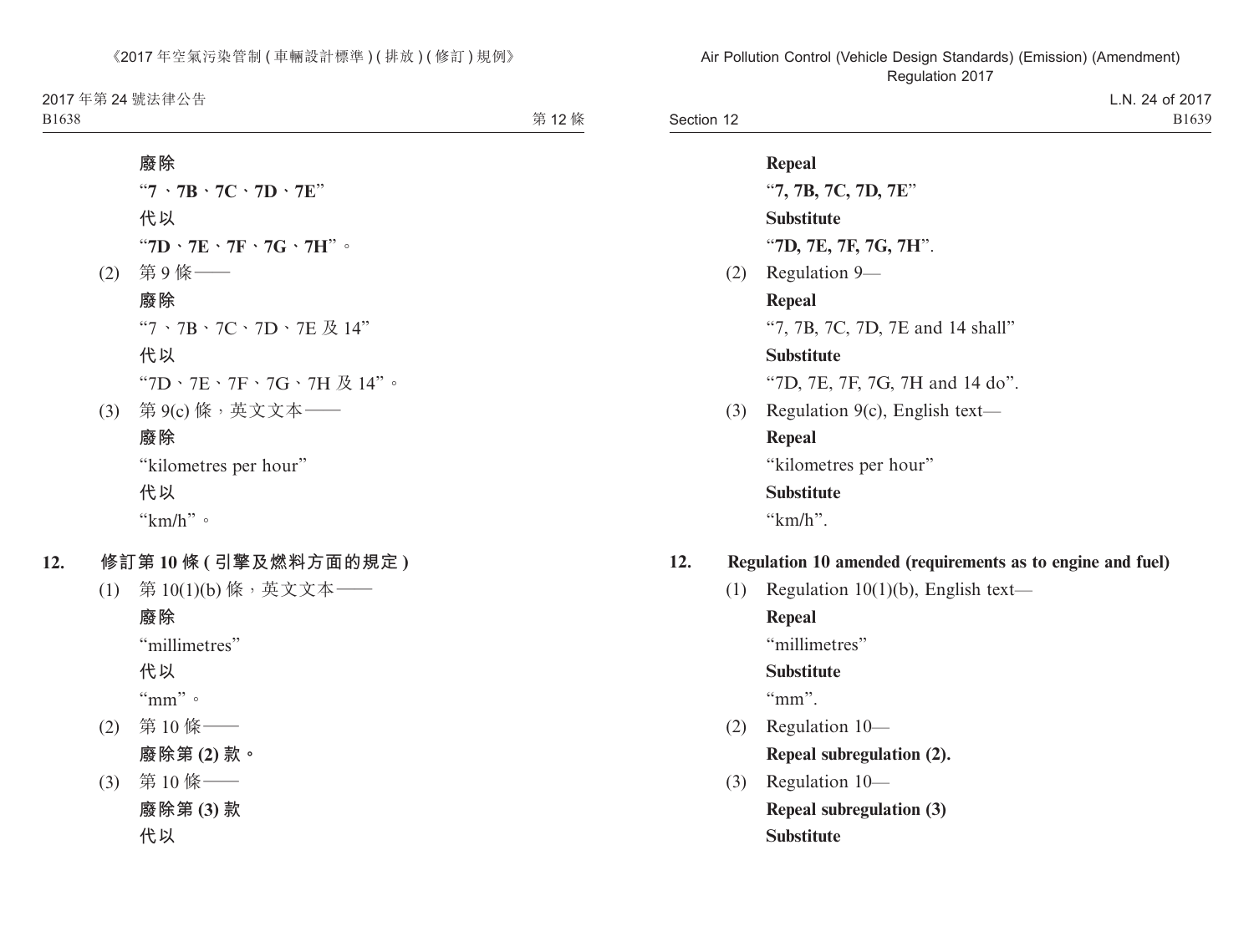2017 年第 24 號法律公告

B1640

第 13條

- "(3) 每輛裝有引擎並在 2017 年 7 月 1 日或該日後登記 之的士——
	- (a) 須裝有強制點火式引擎;
	- (b) 須經構造以——
		- (i) 只使用石油氣操作;
		- (ii) 只使用無鉛汽油操作;或
		- (iii) 只使用石油氣及無鉛汽油操作;及
	- (c) 就經構造以使用無鉛汽油操作之的士而言—— 須使外部直徑為 23.6 毫米的汽油泵配油噴嘴, 不能插入該的士的注油管。"。
- (4) 第 10(3A)(a)(ii) 條,英文文本——

#### **廢除**

"millimetres" **代以**

"mm"。

## **13. 修訂第 14 條 ( 某些汽車須裝有車載自我診斷系統 )**

- (1) 第 14 條—— **廢除第 (1)、(2)、(3)、(4)、(5)、(6) 及 (7) 款。**
- (2) 第 14(8) 條——

**廢除** " $7E(2) \cdot (3) \cdot (4)$ " **代以** "7E(4)"。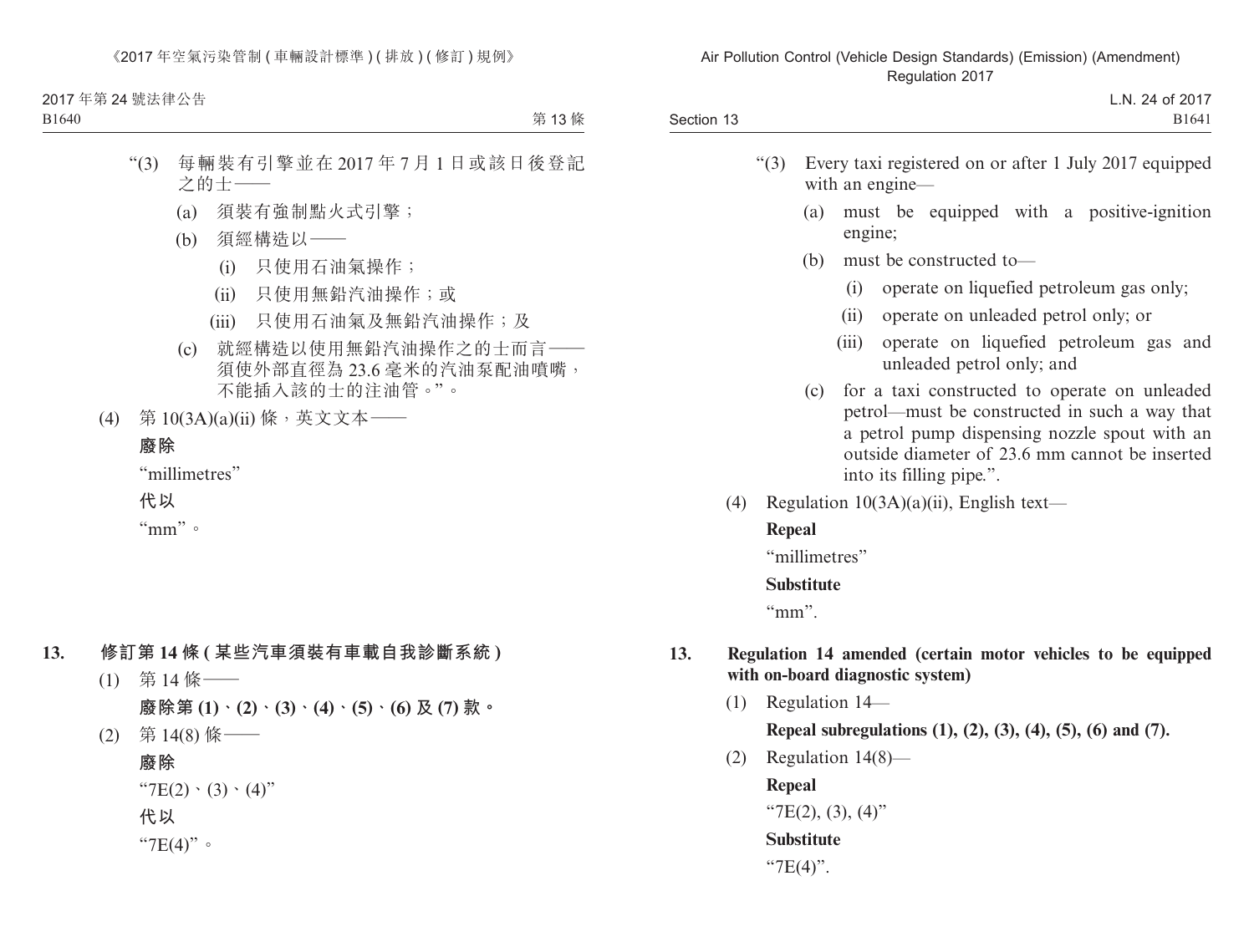第 13條

- (3) 第 14(8)(b) 條,中文文本—— **廢除** "理事會規例 EC 第 715/2007 號" **代以** "規例 EC 第 715/2007 號"。 (4) 第 14(8)(c) 條,中文文本—— **廢除** "國土交通及旅遊省" **代以** "國土交通省"。 (5) 第 14 條—— **廢除第 (9) 款。** (6) 第 14(10)(b) 條,中文文本—— **廢除** "理事會規例 EC 第 715/2007 號" **代以** "規例 EC 第 715/2007 號"。 (7) 第 14 條—— **廢除第 (11) 款。** (8) 第 14(12) 條—— **廢除**  $"7E(9) \cdot (10) \not\to (11)"$ **代以** "7E(9)、(10)及(11)、7G(12)、(13)及(14)及7H(2)及(5)"。
- (9) 第 14(12)(c) 條,中文文本——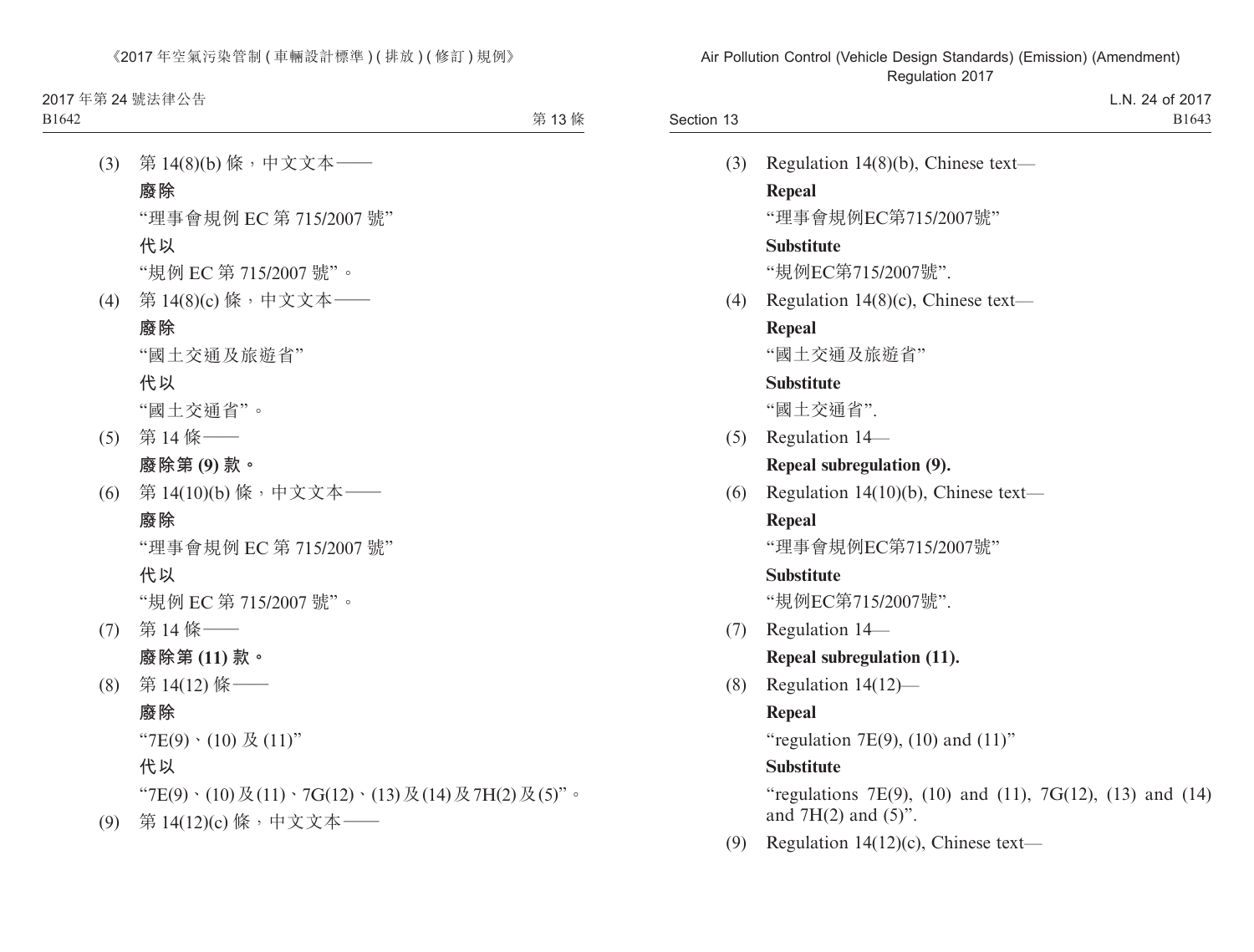2017 年第 24 號法律公告

B1644

第 14 條

#### **廢除**

"國土交通及旅遊省"

**代以**

"國土交通省"。

**14. 廢除附表 2 ( 在 1992 年 1 月 1 日至 1998 年 9 月 30 日期內 ( 首 尾兩日亦包括在內 ) 登記的某些汽車的車輛設計標準 ( 排放 ))** 附表 2——

**廢除該附表。**

**15. 廢除附表 2A( 在 1992 年 1 月 1 日至 1998 年 3 月 31 日期內 ( 首 尾兩日亦包括在內 ) 登記並裝有壓燃式引擎的私家車的車輛 設計標準 ( 排放 ))**

附表 2A——

**廢除該附表。**

**16. 廢除附表 3 ( 在 1995 年 4 月 1 日至 1998 年 9 月 30 日期內 ( 首 尾兩日亦包括在內 ) 登記的某些汽車的車輛設計標準 ( 排放 ))** 附表 3——

**廢除該附表。**

**17. 廢除附表 4 ( 在 1998 年 4 月 1 日或該日後登記並裝有壓燃式 引擎的私家車的車輛設計標準 ( 排放 ))**

附表 4——

**廢除該附表。**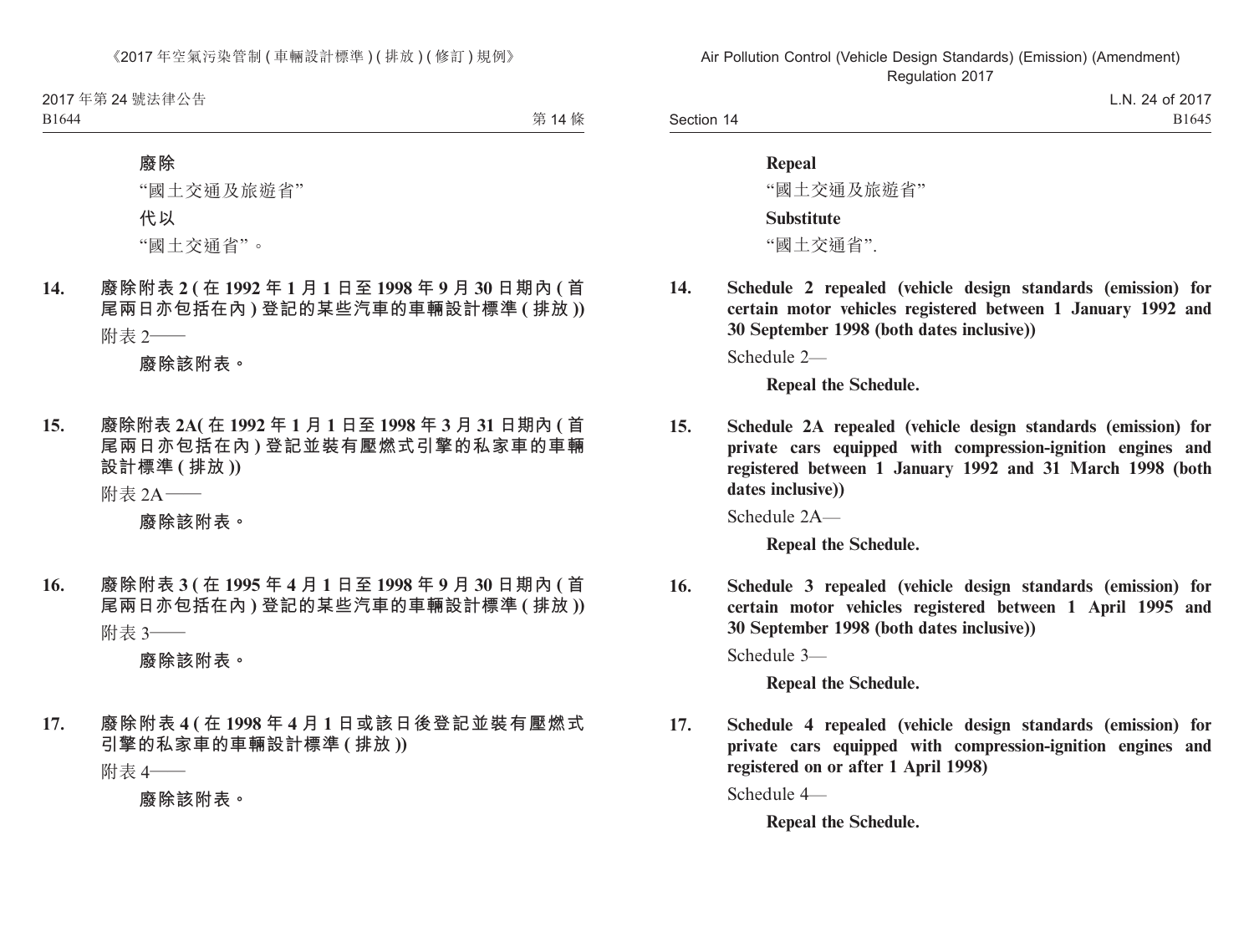2017 年第 24 號法律公告

B1646

第 18條

**18. 廢除附表 5 ( 在 1998 年 10 月 1 日至 1999 年 6 月 30 日期內 ( 首 尾兩日亦包括在內 ) 登記的某些汽車的車輛設計標準 ( 排放 ))** 附表 5——

**廢除該附表。**

**19. 廢除附表 6 ( 在 1998 年 10 月 1 日至 2001 年 9 月 30 日期內 ( 首 尾兩日亦包括在內 ) 登記的某些汽車及在 2001 年 10 月 1 日 至 2003 年 7 月 31 日期內 ( 首尾兩日亦包括在內 ) 登記的某些 小型巴士的車輛設計標準 ( 排放 ))**

附表 6——

**廢除該附表。**

**20. 廢除附表 6A ( 在 2001 年 10 月 1 日或該日後登記的某些汽車 及在 2003 年 8 月 1 日或該日後登記的某些小型巴士的車輛設 計標準 ( 排放 ))**

附表 6A——

**廢除該附表。**

**21. 廢除附表 7 ( 在 1999 年 7 月 1 日至 2000 年 12 月 31 日期內 ( 首 尾兩日亦包括在內 ) 登記的某些汽車、在 1999 年 7 月 1 日至 2001 年 7 月 31 日期內 ( 首尾兩日亦包括在內 ) 登記並裝有壓 燃式引擎的的士及在 1999 年 7 月 1 日至 2001 年 9 月 30 日期 內 ( 首尾兩日亦包括在內 ) 登記的某些汽車的車輛設計標準 ( 排 放 ))**

附表 7——

**廢除該附表。**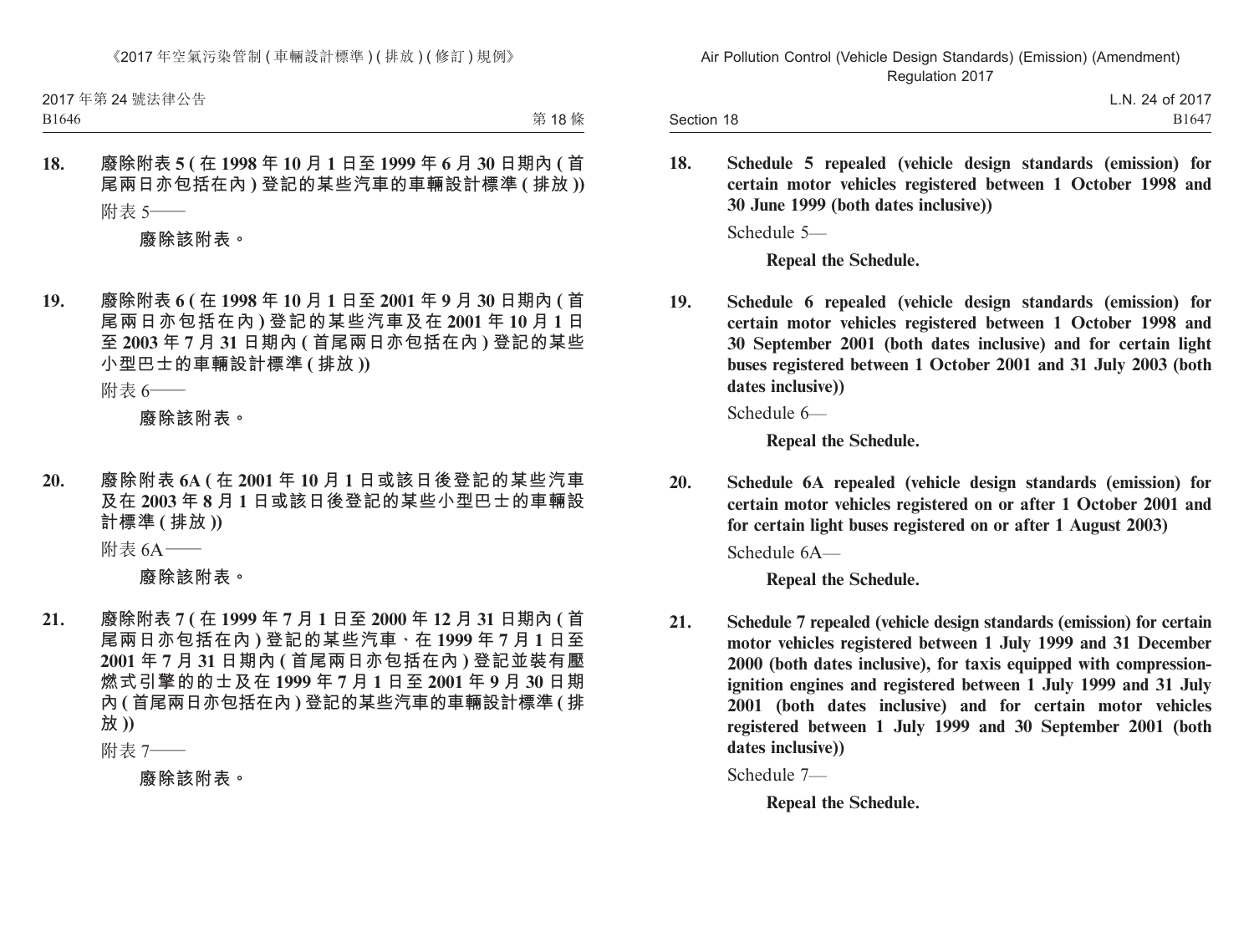2017 年第 24 號法律公告

B1648

第 22 條

**22. 廢除附表 8 ( 在 1999 年 10 月 1 日或該日後登記的電單車的車 輛設計標準 ( 排放 ))**

附表 8——

**廢除該附表。**

**23. 廢除附表 9 ( 在 1999 年 10 月 1 日或該日後登記的機動三輪車 的車輛設計標準 ( 排放 ))**

附表 9——

**廢除該附表。**

**24. 廢除附表 10 ( 在 2001 年 1 月 1 日至 2001 年 12 月 31 日期內 ( 首 尾兩日亦包括在內 ) 登記的某些汽車的車輛設計標準 ( 排放 ))** 附表 10——

**廢除該附表。**

**25. 廢除附表 10A ( 在 2001 年 8 月 1 日或該日後登記的某些的士 的車輛設計標準 ( 排放 ))**

附表 10A——

**廢除該附表。**

**26. 廢除附表 10B ( 在 2002 年 1 月 1 日或該日後登記的某些汽車 的車輛設計標準 ( 排放 ))**

附表 10B——

**廢除該附表。**

**27. 廢除附表 10C( 在 2003 年 8 月 1 日或該日後登記的某些小型 巴士的車輛設計標準 ( 排放 ))**

附表 10C——

**廢除該附表。**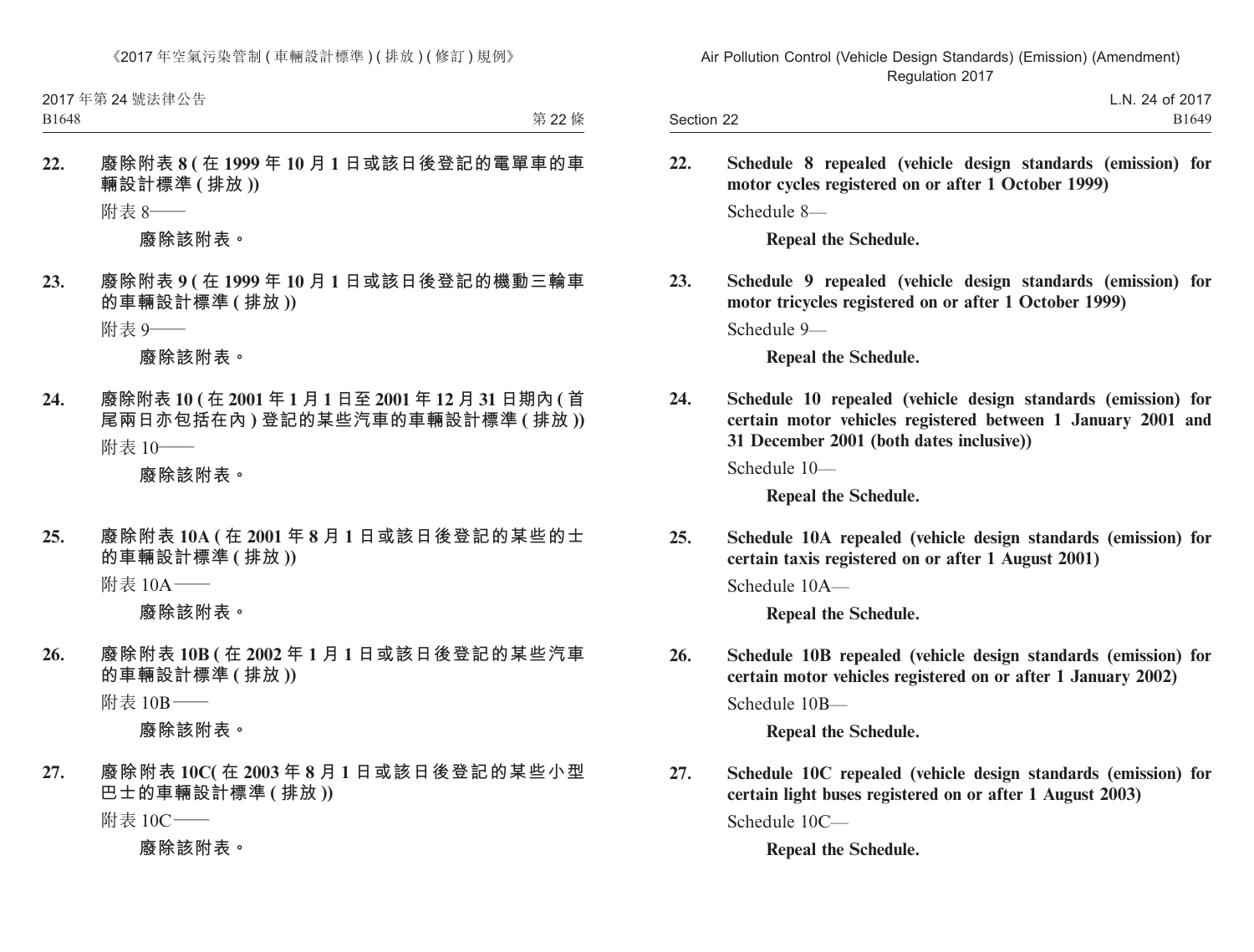B1650

第 28 條

**28. 廢除附表 11 ( 在 2001 年 1 月 1 日至 2012 年 5 月 31 日期內 ( 首 尾兩日亦包括在內 ) 登記的裝有強制點火式引擎而無須安裝 車載自我診斷系統的汽車 )**

附表 11——

**廢除該附表。**

**29. 廢除附表 12 ( 在 2006 年 1 月 1 日或該日後登記的某些汽車的 車輛設計標準 ( 排放 ))**

附表 12——

**廢除該附表。**

**30. 廢除附表 13 ( 在 2006 年 10 月 1 日至 2012 年 5 月 31 日期內 ( 首 尾兩日亦包括在內 ) 登記的某些汽車的車輛設計標準 ( 排放 ))** 附表 13——

**廢除該附表。**

- **31. 修訂附表 16 ( 在 2012 年 6 月 1 日或該日後登記的某些汽車的 車輛設計標準 ( 排放 ))**
	- (1) 附表 16——

**廢除**

"[ 第 7E 條 ]"

**代以**

"[ 第 7E、7G 及 7H 條 ]"。

(2) 附表 16,中文文本,第 1 部,(a)(i) 段——

#### **廢除**

"委員會規例 EC 第 715/2007 號"

**代以**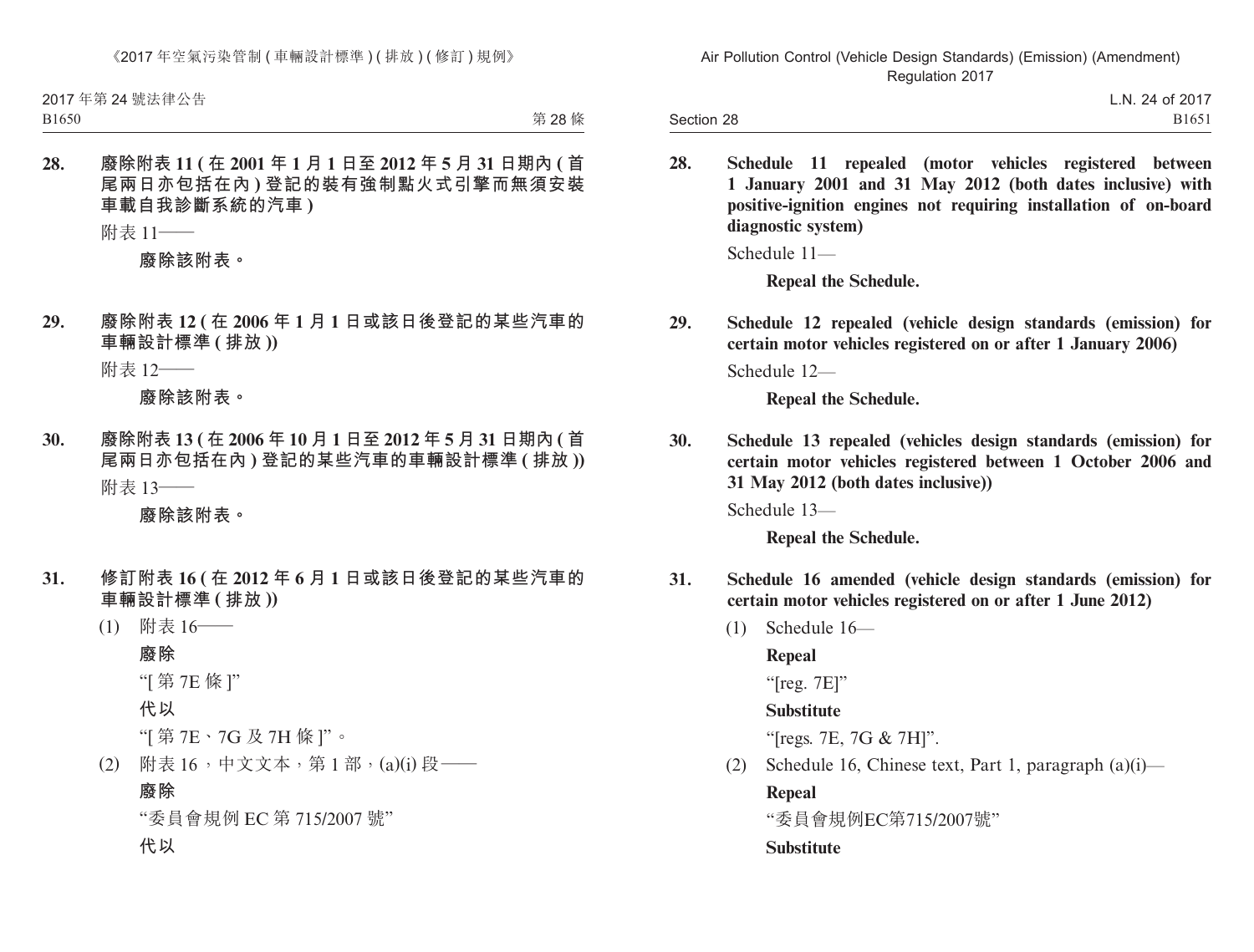2017 年第 24 號法律公告

B1652

第 31 條

"規例 EC 第 715/2007 號"。

(3) 附表 16,第1部,(a)(ii)段–– **廢除**

"歐盟議會及議會制定的"。

(4) 附表 16,中文文本,第 1 部,(a)(iii) 段—— **廢除**

"理事會規例 EC 第 715/2007 號"

## **代以**

"規例 EC 第 715/2007 號"。

(5) 附表 16,第 1 部,(b)(i) 段——

#### **廢除**

"加利福尼亞法規第 13 章"

## **代以**

"《加利福尼亞法規》第 13 章 (2012 年 3 月 20 日的版本 )"。

(6) 附表 16,第 1 部,(b)(ii) 段,在"就 2004 年"之前—— **加入**

"(2012 年 3 月 20 日的版本 )"。

(7) 附表 16,中文文本,第 1 部,(c)(i)(A) 及 (B)、(ii) 及 (iii) 段——

## **廢除**

"國土交通及旅遊省"

### **代以**

"國土交通省"。

(8) 附表 16,中文文本,第 2 部,(a)(i) 段——

## **廢除**

"議會指令 2005/55/EC"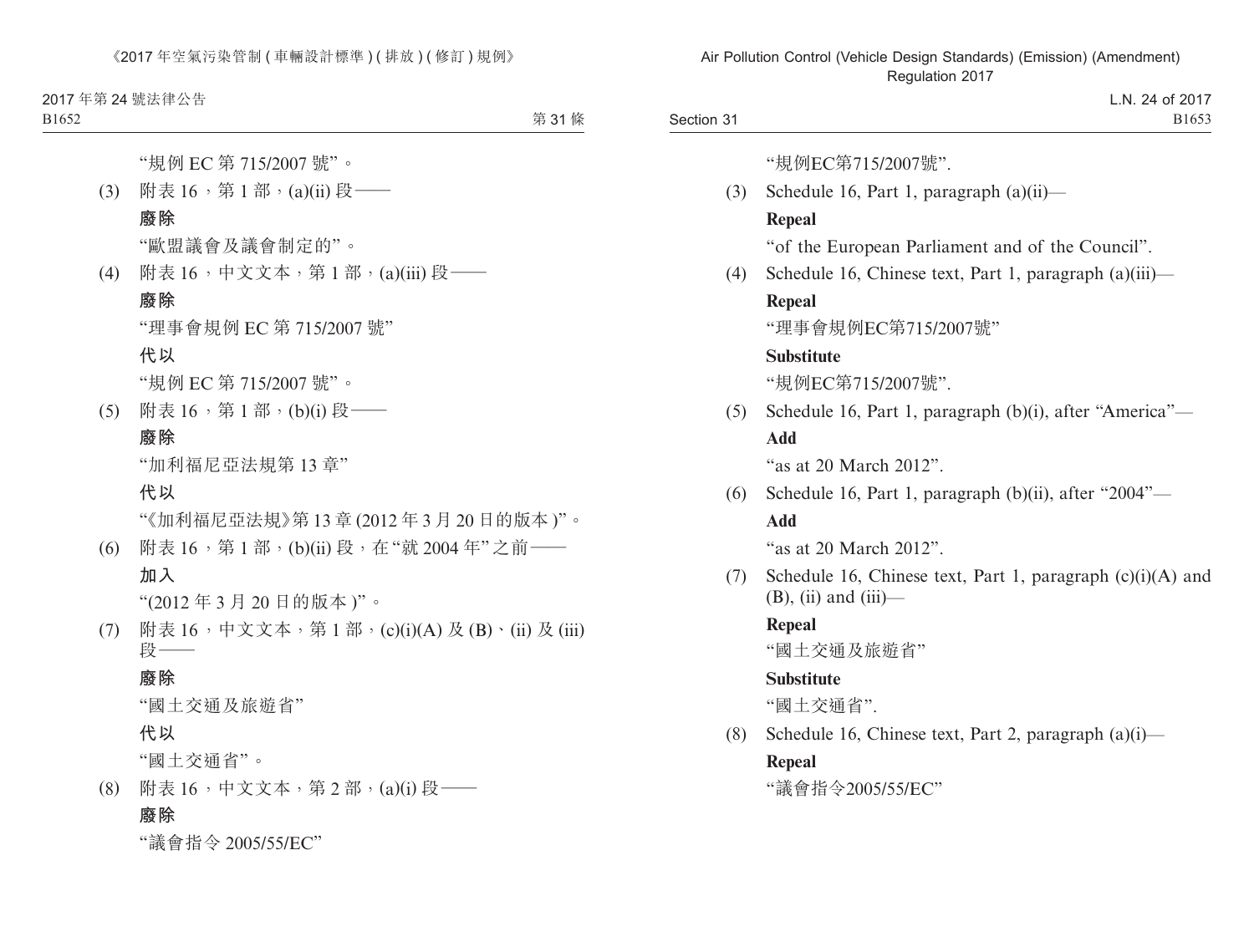2017 年第 24 號法律公告 B1654

第 32 條

**代以** "指令 2005/55/EC"。 (9) 附表 16,中文文本,第 2 部,(a)(iii) 段—— **廢除** "議會指令 2007/46/EC" **代以** "指令 2007/46/EC"。 (10) 附表 16,第 2 部,(b)(i) 段,在"排放物管制"之後—— **加入** "(2012 年 3 月 20 日的版本 )"。 (11) 附表 16,第 2 部,(b)(ii)(A) 段,在"排放標準"之後—— **加入** "(2012 年 3 月 20 日的版本 )"。

(12) 附表 16,第 2 部,(b)(ii)(B) 段,在"補充規定"之後—— **加入**

"(2012 年 3 月 20 日的版本 )"。

(13) 附表 16,中文文本,第 2 部,(c)(i)(A) 及 (B)、(ii) 及 (iii) 段——

## **廢除**

"國土交通及旅遊省"

**代以**

"國土交通省"。

**32. 加入附表 17、18 及 19**

在附表 16 之後——

**加入**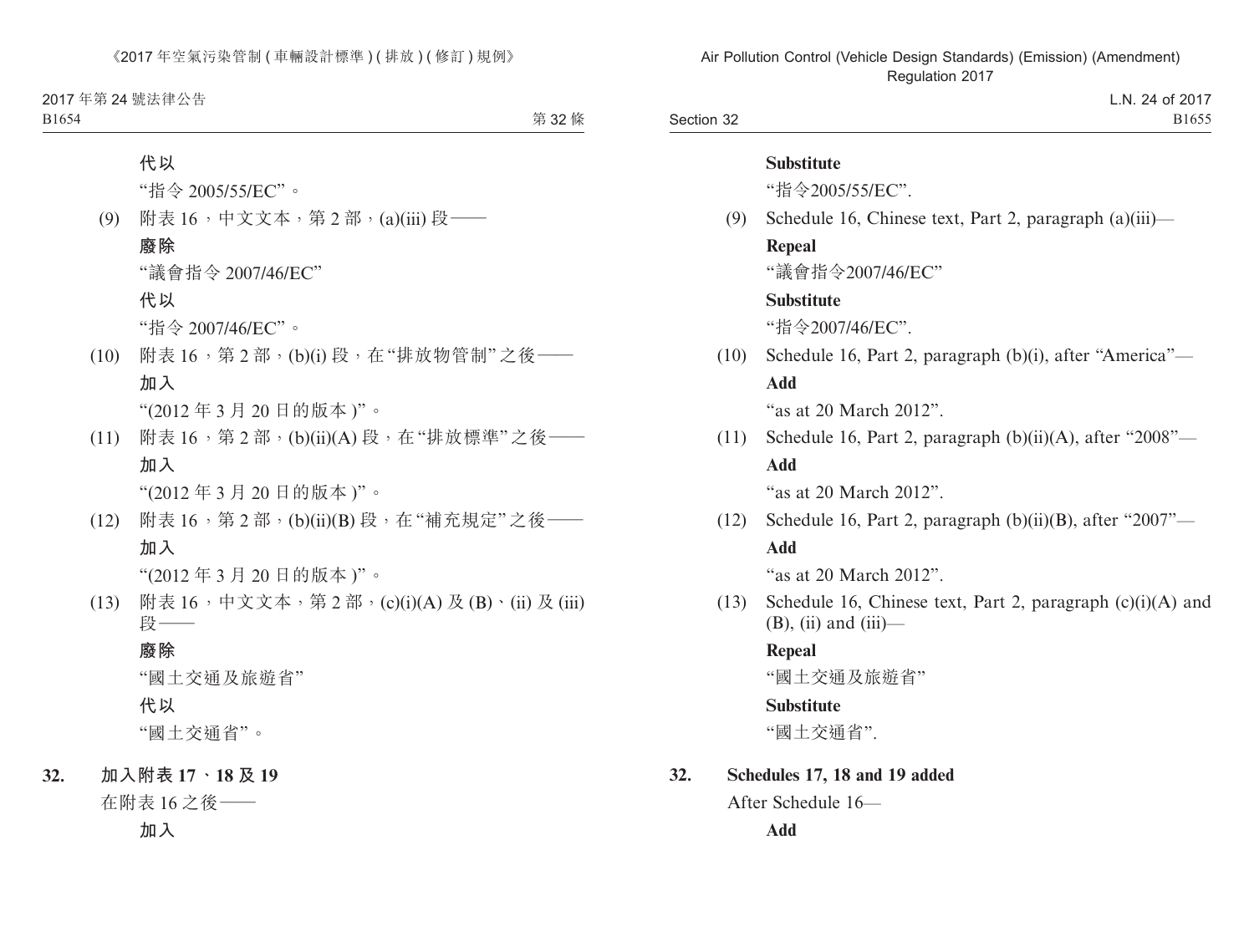第 32 條

# "**附表 17**

[ 第 7F、7G 及 7H 條 ]

# **在 2017 年 7 月 1 日或該日後登記的某些汽車的 車輛設計標準 ( 排放 )**

# **第 1 部**

- (a) 歐洲聯盟汽車排放標準,包含以下所有規定——
	- (i) 由歐盟議會及議會制定的規例 EC 第 715/2007 號以 及委員會規例 EC 第 692/2008 號 ( 以經對它的其後 修訂 ( 截至 並 句 括 委 員 會 規 例 EU 第 2016/646 號 ) 所作修訂的版本為進) 所指明的所有測試程序、規 定及排放限制,包括就車載自我診斷系統而設者, 惟類別 VI 測試除外。
	- (ii) 由歐盟議會及議會制定的規例 EC 第 715/2007 號附 件 I 中 列 表 2 中 名 為 "Euro 6 Emission Limits"(意 即 "歐盟六期排放限制" ) ( 以經下述修訂的版本為 準: 委員會規例 EC 第 692/2008 號 (《2008 規例》) 所作修訂,以及對《2008規例》的其後修訂(截至並 包括委員會規例 EU 第 2016/646 號 ) 所作修訂 ) 所 指明的類別 I 測試的排放限值。
	- (iii) 由委員會規例 EC 第 692/2008 號附件 I 附錄 6 中列 表 1 的 W、X、Y、ZA、ZB 或 ZC 排 ( 以經對它的 其後修訂(截至並包括委員會規例EU第2016/646號)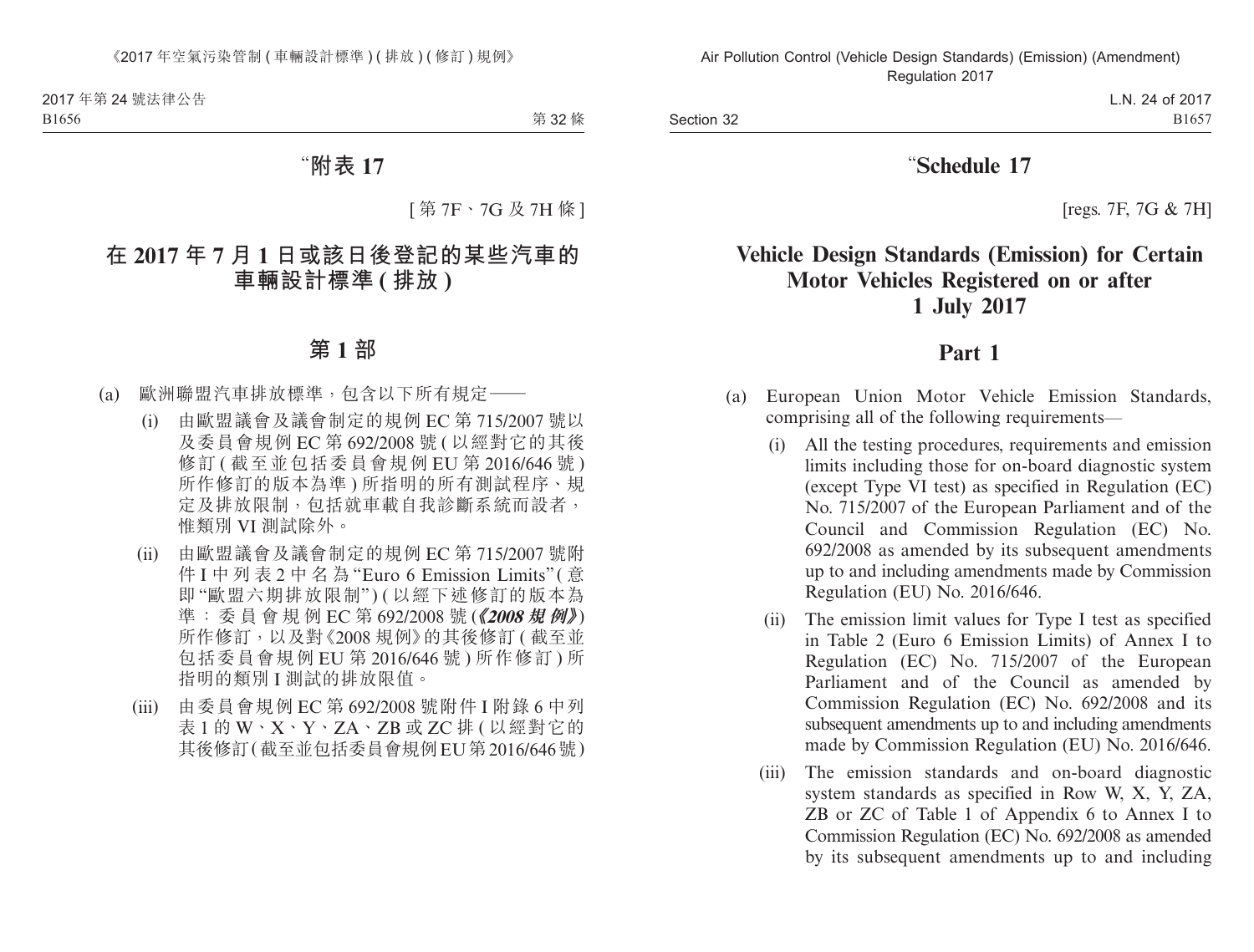2017 年第 24 號法律公告

B1658

第 32 條

 所作修訂的版本為準 ) 所指明的排放標準及車載自 我診斷系統標準。

- (iv) 由歐盟議會及議會制定的指令 2007/46/EC( 以經對 它的其後修訂 ( 截至並包括規例 EU 第 2015/758 號 ) 所作修訂的版本為準 ) 所指明的所有型號審批規定。
- (b) 歐洲聯盟汽車排放標準,包含以下所有規定——
	- (i) 由歐盟議會及議會制定的規例 EC 第 715/2007 號以 及委員會規例 EC 第 692/2008 號 ( 以經對它的其後 修訂 ( 截至並包括委員會規例 EU 第 2016/646 號 ) 所作修訂的版本為準 ) 所指明的所有測試程序、規 定及排放限制,包括就車載自我診斷系統而設者, 惟類別 VI 測試除外。
	- (ii) 由歐盟議會及議會制定的規例 EC 第 715/2007 號附 件 I 中 列 表 2 中 名 為 "Euro 6 Emission Limits" ( 意 即 "歐盟六期排放限制" ) ( 以經下述修訂的版本為 準: 委員會規例 EC 第 692/2008 號 (《2008 規例》) 所作修訂,以及對《2008規例》的其後修訂(截至並 包括委員會規例 EU 第 2016/646 號 ) 所作修訂 ) 所 指明的類別 I 測試的排放限值。
	- (iii) 由委員會規例 EC 第 692/2008 號附件 I 附錄 6 中列 表 1 的 ZD、ZE 或 ZF 排 ( 以經對它的其後修訂 ( 截 至並包括委員會規例 EU 第 2016/646 號 ) 所作修訂 的版本為準 ) 所指明的排放標準及車載自我診斷系 統標準。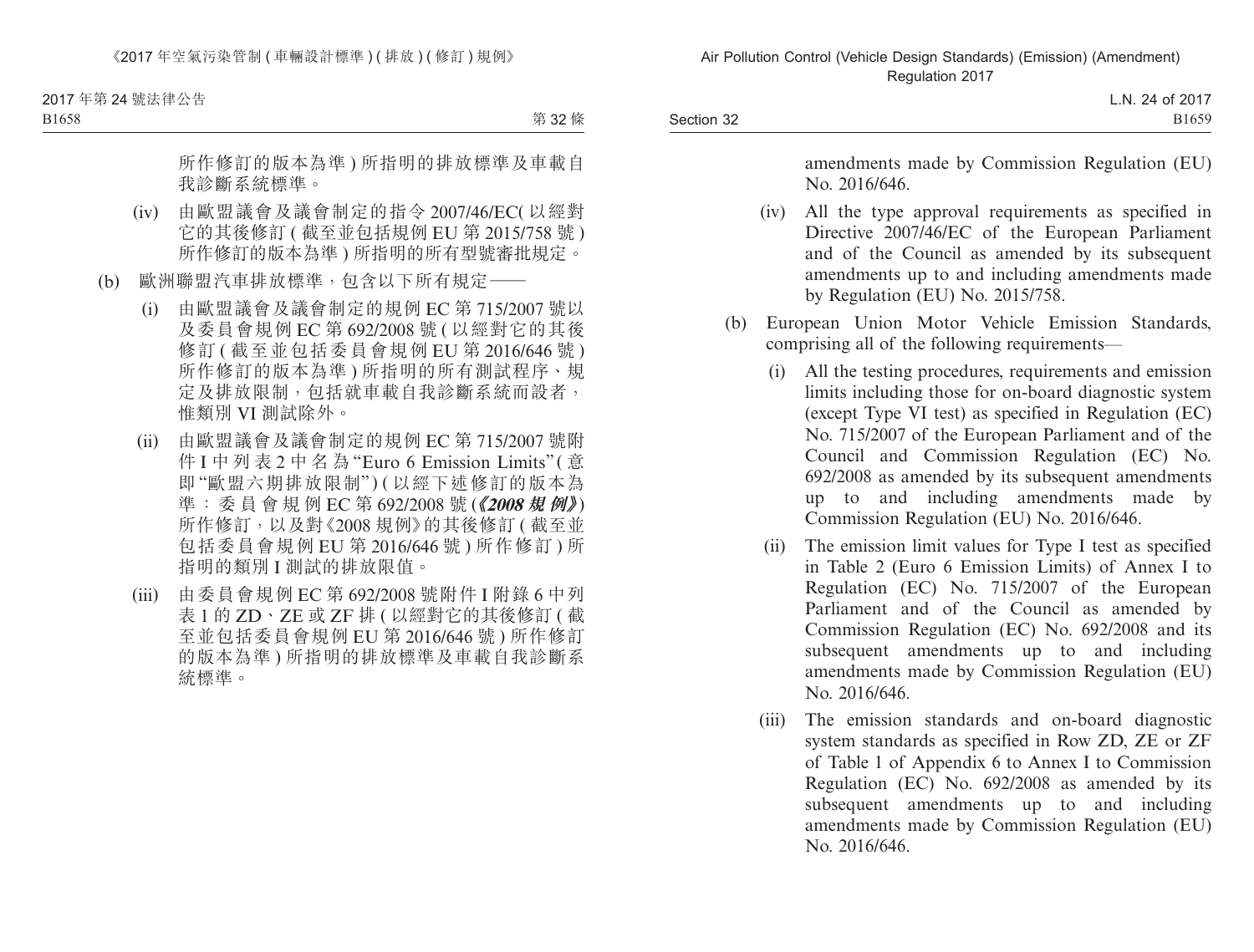2017 年第 24 號法律公告

B1660

第 32 條

- (iv) 由歐盟議會及議會制定的指令 2007/46/EC( 以經對 它的其後修訂 ( 截至並包括規例 EU 第 2015/758 號 ) 所作修訂的版本為準 ) 所指明的所有型號審批規定。
- (c) 美國汽車排放標準,包含以下所有規定——
	- (i) 美國《加利福尼亞法規》第 13 章 (2016 年 12 月 23 日 的版本 ) 所指明的所有測試程序、規定及排放限制, 包括就車載自我診斷系統而設者。
	- (ii) 美國《加利福尼亞法規》第 13 章第 3 部第 1 分部第 2 條第 1961.2 段的 "LEV III" (2016 年 12 月 23 日的 版本 ) 所指明的排放限值。
	- (iii) 加利福尼亞空氣資源委員會所實施的所有型號審批 規定。
- (d) 日本汽車排放標準,包含以下所有規定——
	- (i) 以下項目所指明的所有測試程序、規定及排放限 制,包括就車載自我診斷系統而設者——
		- (A) 《道路車輛安全規例》( 即《1951 年 7 月 28 日運 輸省條例第 67 號》) ( 以經對它的其後修訂 ( 截 至並包括《2015 年 3 月 31 日國土交通省條例 第18號》) 所作修訂的版本為準);及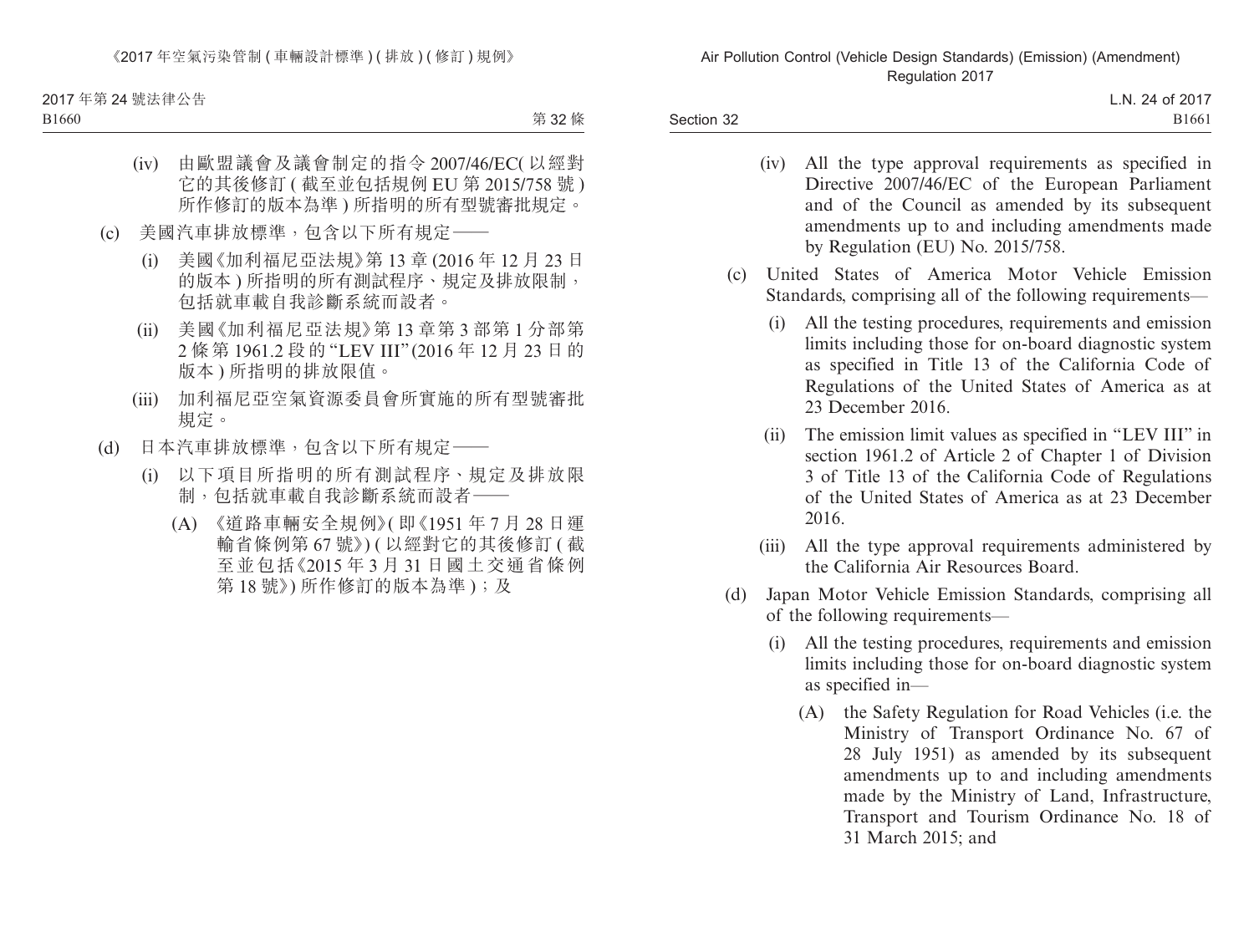2017 年第 24 號法律公告

B1662

第 32 條

- (B) 《道路車輛安全規例細則規定公告》( 即 《2002 年 7 月 15 日國土交通省公告第 619 號》) ( 以經對它的其後修訂 ( 截至並包括 《2015 年 3 月 31 日國土交通省公告第 459 號》) 所作修訂的版本為準 )。
- (ii) 《道 路 車 輛 安 全 規 例 細 則 規 定 公 告》( 即《2002 年 7 月 15 日國土交通省公告第 619 號》) ( 以經對它的 其後修訂 ( 截至並包括《2015 年 3 月 31 日國土交通 省公告第 459 號》) 所作修訂的版本為準 ) 第 41 條 所指明的排放限值。
- (iii) 日本國土交通省所實施的所有型號審批規定。

## **第 2 部**

- (a) 歐洲聯盟汽車排放標準,包含以下所有規定——
	- (i) 由歐盟議會及議會制定的規例 EC 第 595/2009 號以 及委員會規例 EU 第 582/2011 號 ( 以經對它的其後 修訂 ( 截至並包括委員會規例 EU 第 2016/1718 號 )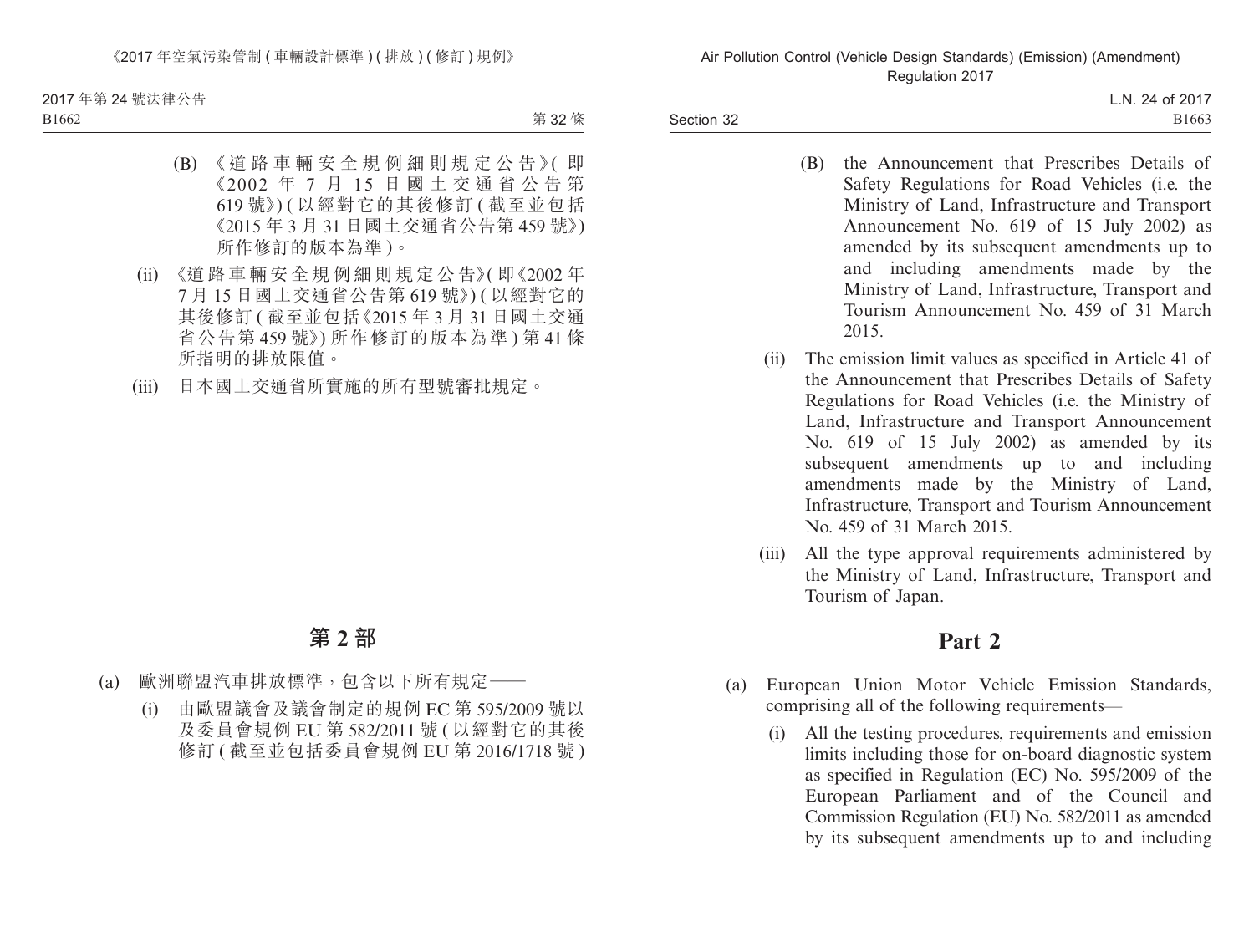2017 年第 24 號法律公告

B1664

第 32 條

 所作修訂的版本為準 ) 所指明的所有測試程序、規 定及排放限制,包括就車載自我診斷系統而設者。

- (ii) 由歐盟議會及議會制定的規例 EC 第 595/2009 號附 件 I 中 名 為 "Euro VI Emission Limits" ( 意 即 "歐 盟 六期排放限制")的列表 ( 以經下述修訂的版本為進: 委員會規例 EU 第 582/2011 號 (《2011 規例》) 所作 修訂,以及對《2011 規例》的其後修訂(截至並包括 委員會規例 EU 第 2016/1718 號 ) 所作修訂 ) 所指明 從引擎排放的氣體及粒子污染物的排放限值。
- (iii) 以下規定一
	- (A) 由委員會規例 EU 第 582/2011 號附件 I 附錄 9 中列表 1 的 A 排 ( 以經對它的其後修訂 ( 截至 並包括委員會規例 EU 第 2016/1718 號 ) 所作 修訂的版本為準) 就裝有壓燃式引擎的車輛型 號所指明的規定;或
	- (B) 由委員會規例 EU 第 582/2011 號附件 I 附錄 9 中列表 1 的 B 排 ( 以經對它的其後修訂 ( 截至 並包括委員會規例 EU 第 2016/1718 號 ) 所作 修訂的版本為準) 就裝有強制點火式引擎的車 輛型號所指明的規定。
- (iv) 由歐盟議會及議會制定的指令 2007/46/EC( 以經對 它的其後修訂 ( 截至並包括規例 EU 第 2015/758 號 ) 所作修訂的版本為準 ) 所指明的所有型號審批規定。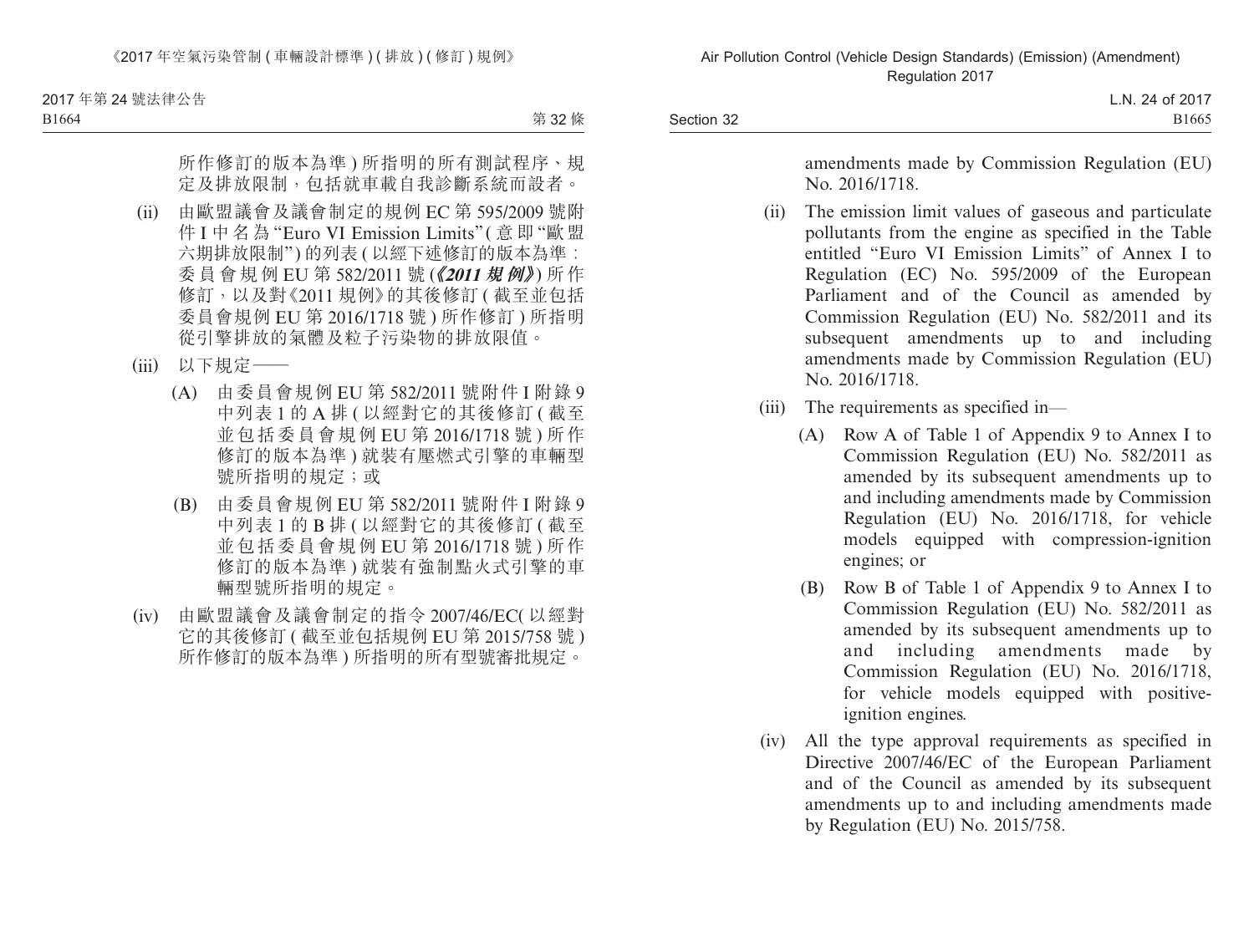2017 年第 24 號法律公告 B1666

第 32 條

- (b) 歐洲聯盟汽車排放標準,包含以下所有規定——
	- (i) 由歐盟議會及議會制定的規例 EC 第 595/2009 號以 及委員會規例 EU 第 582/2011 號 ( 以經對它的其後 修訂 ( 截至並包括委員會規例 EU 第 2016/1718 號 ) 所作修訂的版本為準 ) 所指明的所有測試程序、規 定及排放限制,包括就車載自我診斷系統而設者。
	- (ii) 由歐盟議會及議會制定的規例 EC 第 595/2009 號附 件 I 中 名 為 "Euro VI Emission Limits" ( 意 即 "歐 盟 六期排放限制")的列表 ( 以經下述修訂的版本為準: 委員會規例 EU 第 582/2011 號 (《2011 規例》) 所作 修訂,以及對《2011 規例》的其後修訂(截至並包括 委員會規例 EU 第 2016/1718 號 ) 所作修訂 ) 所指明 從引擎排放的氣體及粒子污染物的排放限值。
	- (iii) 由委員會規例 EU 第 582/2011 號附件 I 附錄 9 中列 表 1 的 C 排 ( 以經對它的其後修訂 ( 截至並包括委 員會規例 EU 第 2016/1718 號 ) 所作修訂的版本為準 ) 所指明的規定。
	- (iv) 由歐盟議會及議會制定的指令 2007/46/EC( 以經對 它的其後修訂 ( 截至並包括規例 EU 第 2015/758 號 ) 所作修訂的版本為準 ) 所指明的所有型號審批規定。
- (c) 美國汽車排放標準,包含以下所有規定——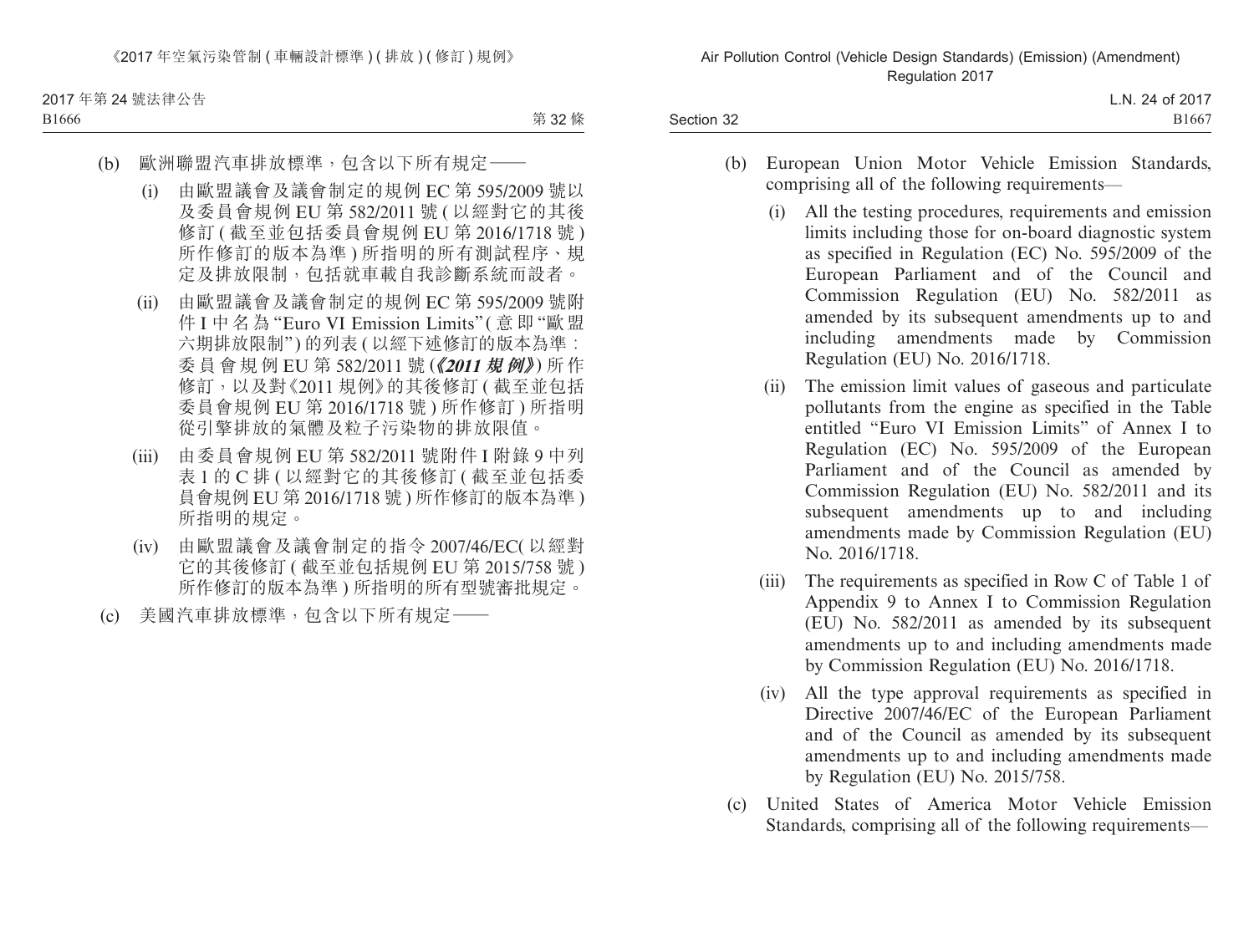2017 年第 24 號法律公告

B1668

第 32 條

- (i) 美國《聯邦規例》第 40 章環境保護第 86 部新產及在 使用中的公路車輛及引擎排放物管制 ( 包括並截至 2016 年 10 月 25 日的修訂 ) 所指明的所有測試程序、 規定及排放限制,包括就 2017 年及較後型號年份 的車載自我診斷系統而設者。
- (ii) 以下標準及規定所指明的排放限值——
	- (A) 美國《聯邦規例》第 40 章環境保護第 86 部新產 及在使用中的公路車輛及引擎排放物管制第 86.008-10 條 ( 包括並截至 2016 年 10 月 25 日 的修訂 ) 就裝有強制點火式引擎的車輛型號 所 指 明 的、名 為 "Emission standards for 2008 and later model year Otto-cycle heavy-duty engines and vehicles" ( 意 即 "2008 年 及 較 後 型 號年份的奧托循環重型引擎及車輛排放標準") 的排放限值,包括所有 2009 年的分段實施規 定;或
	- (B) 美國《聯邦規例》第 40 章環境保護第 86 部新產 及在使用中的公路車輛及引擎排放物管制第 86.007-11 條 ( 包括並截至 2016 年 10 月 25 日 的修訂 ) 就裝有壓燃式引擎的車輛型號所指明 的、名為"Emission standards and supplemental requirements for 2007 and later model year diesel heavy-duty engines and vehicles" (意即 "2007 年及較後型號年份的柴油重型引擎及車 輛排放標準及補充規定")的排放限值,包括 所有 2010 年的分段實施規定。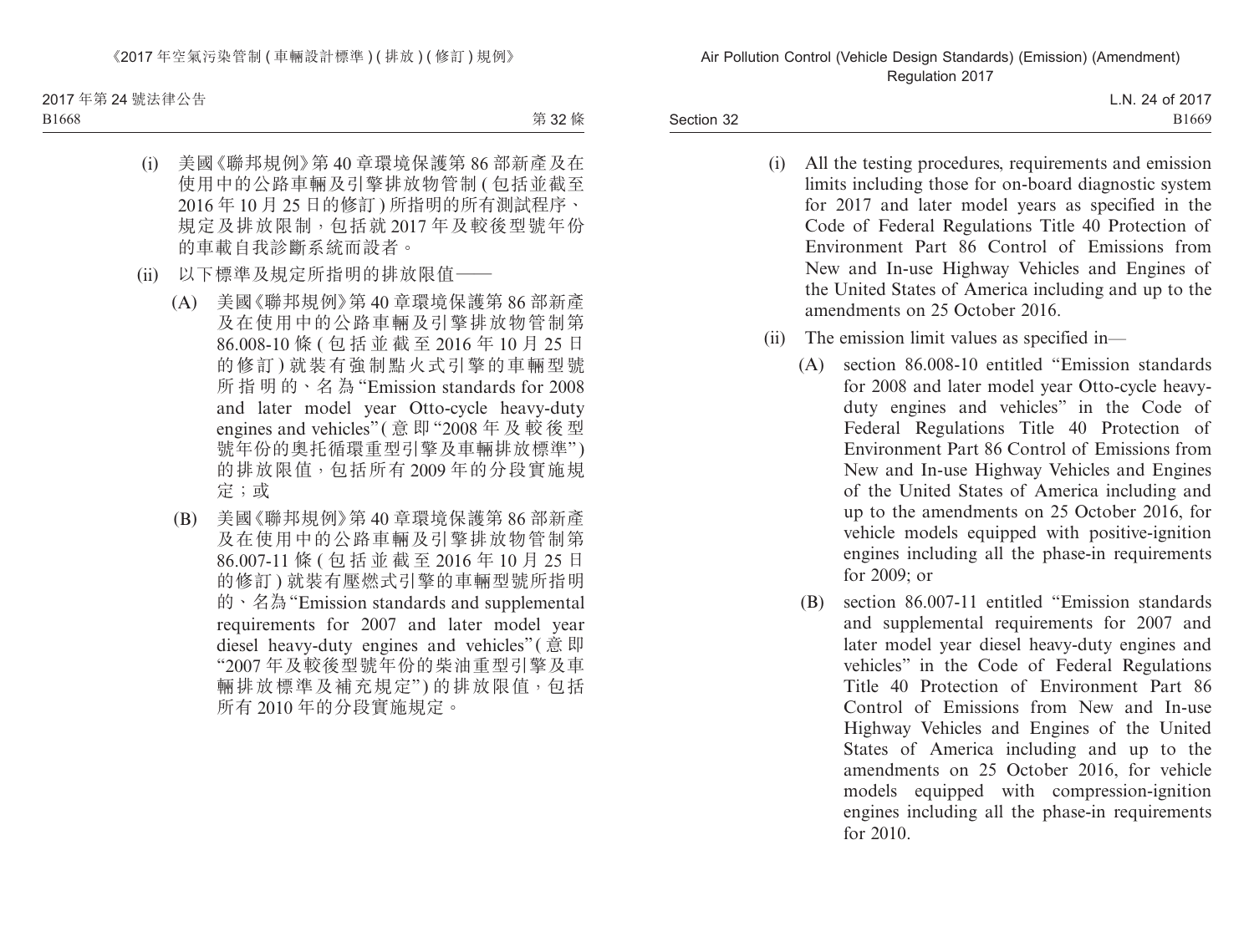第 32條

#### (iii) 美國環境保護局所實施的所有型號審批規定。

# **附表 18**

[ 第 7F、7G 及 7H 條 ]

# **在 2017 年 7 月 1 日或該日後登記的某些汽車的 車輛設計標準 ( 粒子排放物 )**

## **第 1 部**

- (a) 排放粒子的數量,按照由歐盟議會及議會制定的規例 EC 第 715/2007 號以及委員會規例 EC 第 692/2008 號 ( 以 經對它的其後修訂 ( 截至並包括委員會規例 EU 第 2016/646 號 ) 所作修訂的版本為準 ) 所指明的類別 I 測 試程序量度,不得超過每公里 6 × 1012。
- (b) 排放粒子的數量,按照由歐盟議會及議會制定的規例 EC 第 715/2007 號以及委員會規例 EC 第 692/2008 號 ( 以 經對它的其後修訂 ( 截至並包括委員會規例 EU 第 2016/646 號 ) 所作修訂的版本為準 ) 所指明的類別 I 測 試程序量度,不得超過每公里 6 × 1011。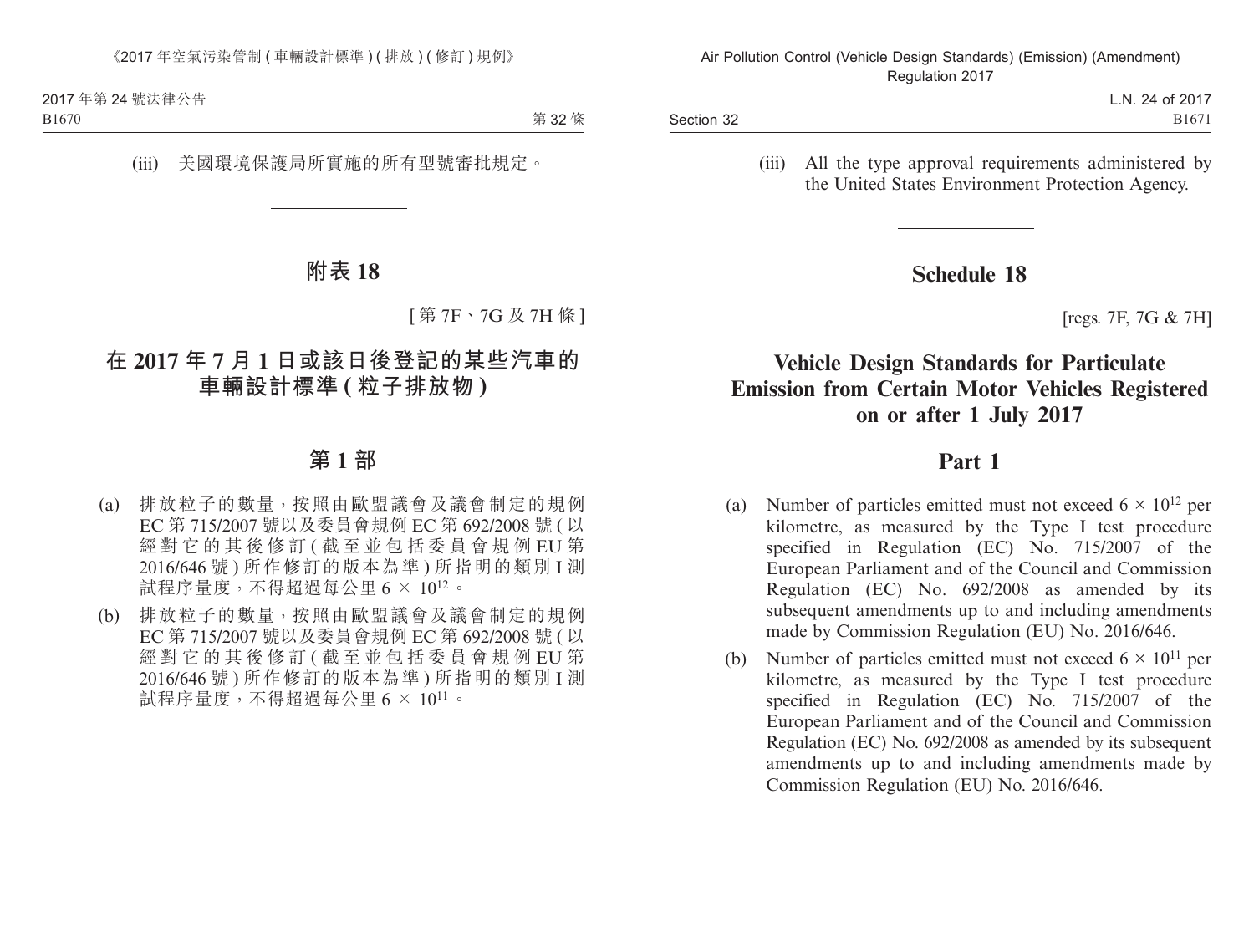第 32 條

# **第 2 部**

- (a) 排放粒子的數量,按照由歐盟議會及議會制定的規例 EC 第 595/2009 號以及委員會規例 EU 第 582/2011 號 ( 以 經對它的其後修訂 ( 截至並包括委員會規例 EU 第 2016/1718 號 ) 所作修訂的版本為準 ) 所指明的世界統一 穩態測試循環 (WHSC) 測試程序量度,不得超過每千瓦 小時 8 × 1011。
- (b) 排放粒子的數量,按照由歐盟議會及議會制定的規例 EC 第 595/2009 號以及委員會規例 EU 第 582/2011 號 ( 以 經對它的其後修訂 ( 截至並包括委員會規例 EU 第 2016/1718 號 ) 所作修訂的版本為準 ) 所指明的世界統一 瞬態測試循環 (WHTC) 測試程序量度,不得超過每千瓦 小時 6 × 1011。

# **附表 19**

[ 第 7G 及 7H 條 ]

# **在型號審批中所作的便攜式排放量度系統示範 測試**

由委員會規例 EU 第 582/2011 號 ( 以經對它的其後修訂 ( 截 至並包括委員會規例 EU 第 2016/1718 號 ) 所作修訂的版本為 準 ) 附件 VI 附錄 1 所指明的、在型號審批中所作的便攜式排 放量度系統示範測試。"。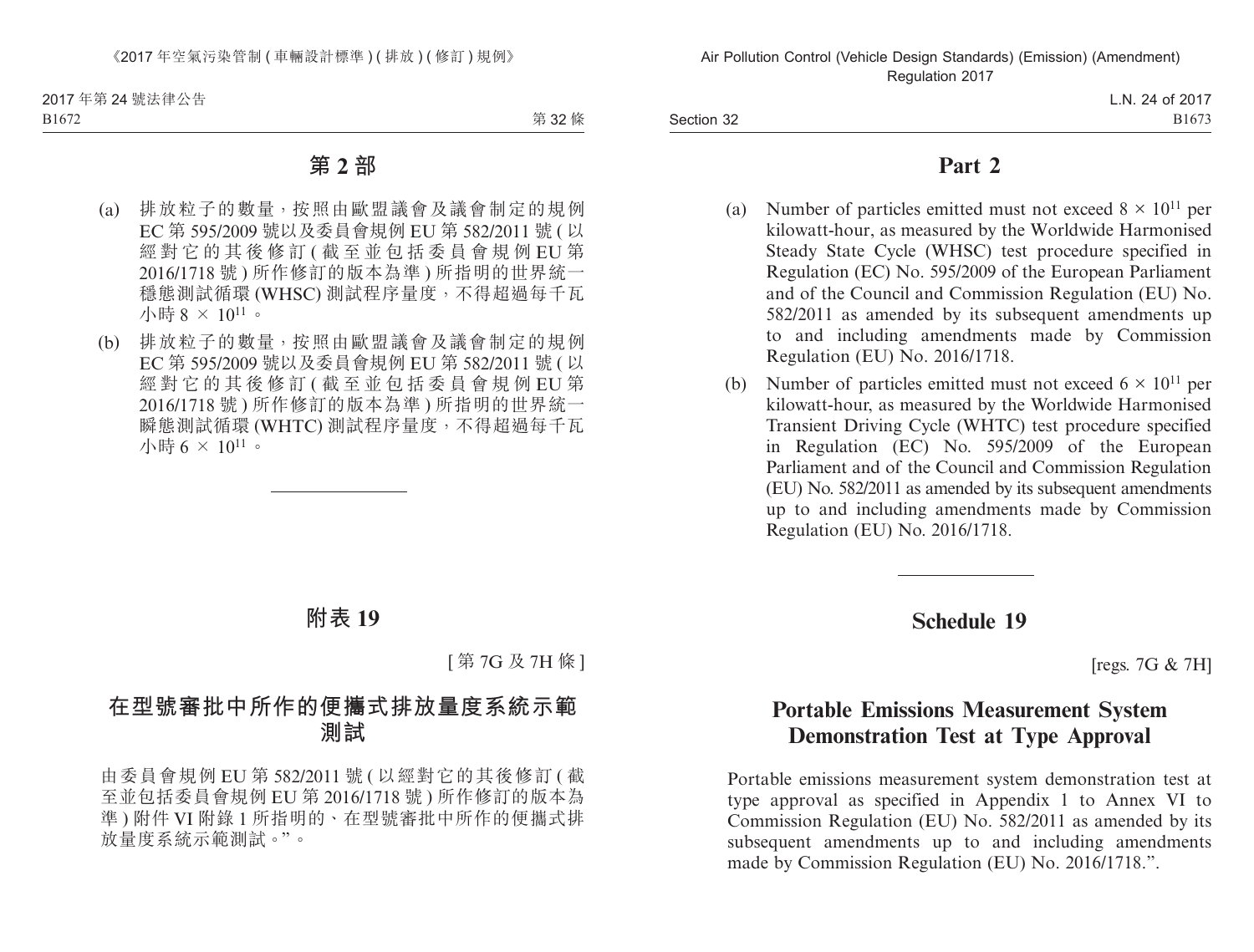2017 年第 24 號法律公告 B1674

> 環境局局長 黃錦星

2017 年 2 月 9 日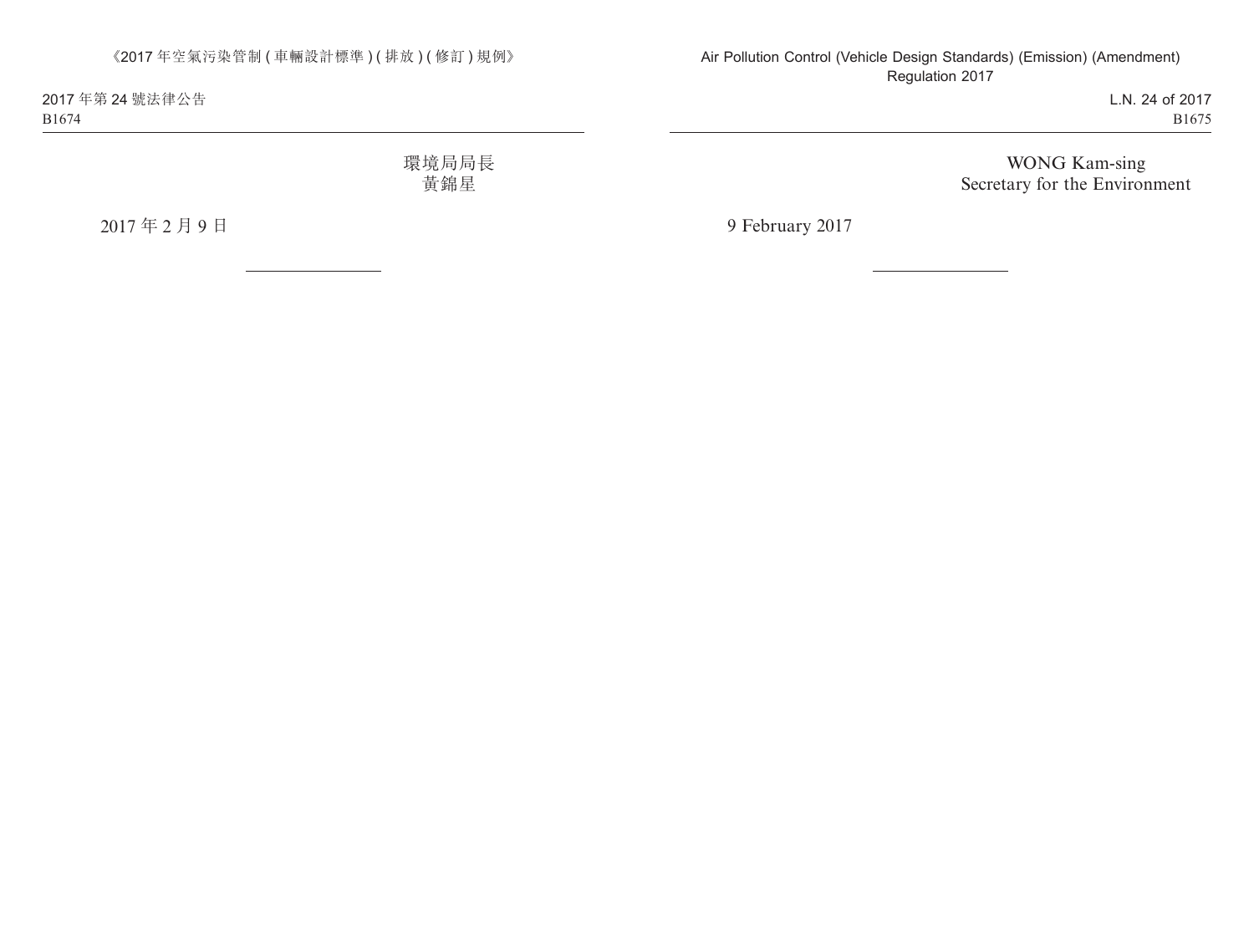B1676

註釋 第 1 段

#### **註釋**

本規例修訂《空氣污染管制 ( 車輛設計標準 ) ( 排放 ) 規例》( 第 311 章, 附屬法例 I) (《主體規例》)。為減少車輛排放,本規 例對以下車輛施加更嚴格的車輛設計標準——

- (a) 在 2017 年 7 月 1 日或該日後首次登記的私家車及 的士;及
- (b) 其他在 2018 年 1 月 1 日或該日後首次登記的汽車, 但設計重量不超過 9 公噸的巴士、設計重量超過 3.5 公噸的小型巴士、特別用途車輛、電單車及機 動三輪車則除外。
- 2. 《主體規例》第 7、7B、7C 及 7E(2)、(3) 及 (6) 條及其相關附 表 ( 附表 16 除外 ) 因過時而予廢除 ( 第 5 至 8、14 至 27、29 及 30 條 )。
- 3. 新訂第 7F 條就某些在 2017 年 7 月 1 日或該日後登記的私家 車及的士,指明經提高的車輛設計標準 ( 第 9 條 )。
- 4. 新訂第 7G 條就某些在 2018 年 1 月 1 日或該日後登記的貨車 及小型巴士,指明經提高的車輛設計標準 ( 第 9 條 )。
- 5. 新訂第 7H 條就某些在 2018 年 1 月 1 日或該日後登記的巴士, 指明經提高的車輛設計標準 ( 第 9 條 )。